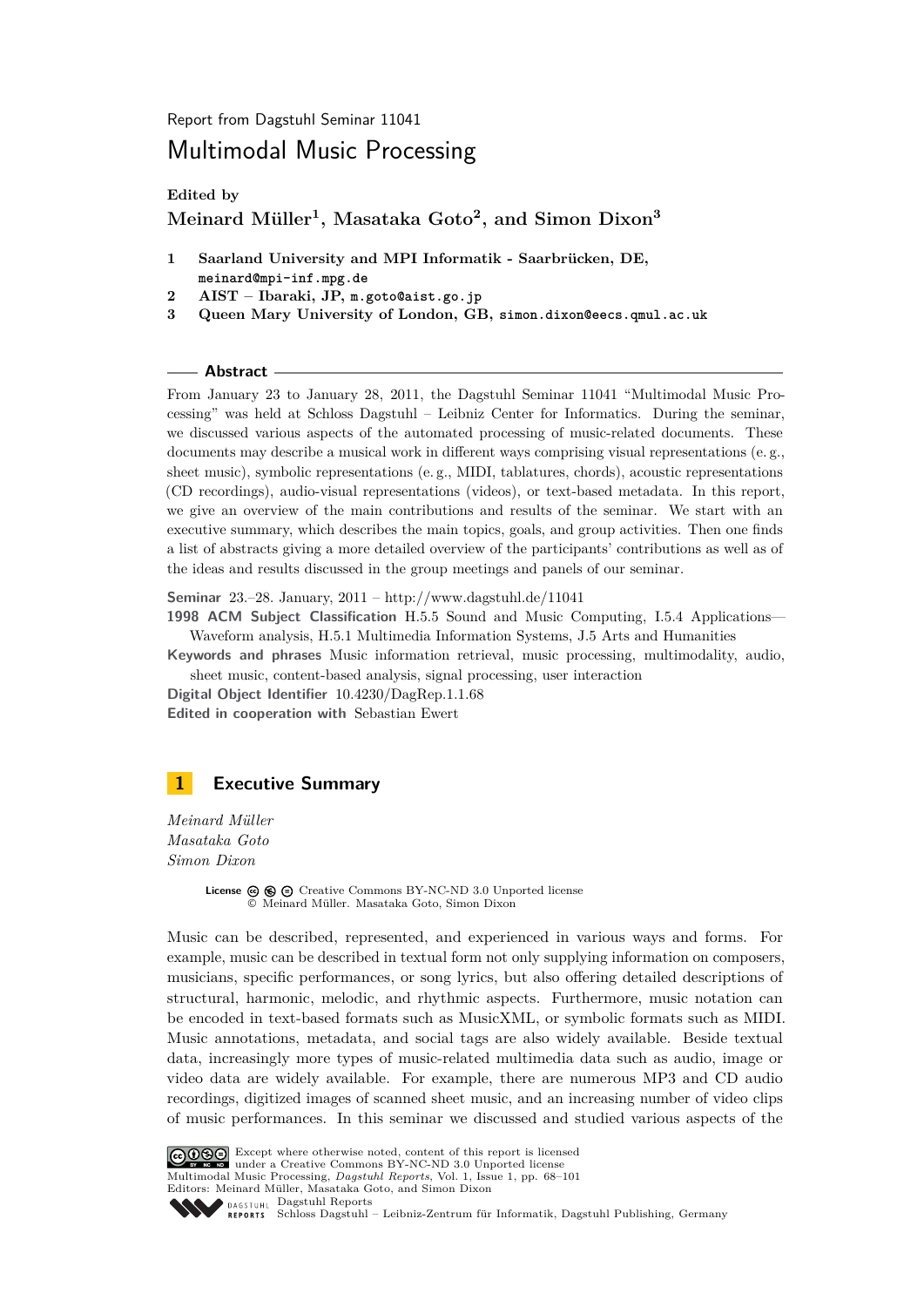automated processing of music-related documents that vary in their modalities and formats, i.e., text, symbolic data, audio, image and video. Among others, the topics dealt with aspects of data analysis, retrieval, navigation, classification, and generation of music documents while considering music-specific characteristics, exploiting multiple information sources, and accounting for user-specific needs.

In this executive summary, we give a brief overview of the main topics addressed in this seminar. We start by briefly describing the background of the seminar participants and the overall organization. We then give an overview of the presentations and the results from working groups and panels. Finally, we reflect on the most important aspects of this seminar and conclude with future implications.

### **Participants, Interaction, Activities**

In our seminar, we had 35 participants, who came from various countries around the world including North America (7 participants), Japan (4 participants), New Zealand, Singapore, and Europe (Austria, France, Germany, Netherlands, Portugal, Spain, United Kingdom). Most of the participants came to Dagstuhl for the first time and expressed enthusiasm about the open and retreat-like atmosphere. Besides its international character, the seminar was also highly interdisciplinary. While most of the participating researchers are working in computer science and its neighboring fields, a large number of participants also have a strong background in music and musicology. This made the seminar very special in having not only interactive and provoking scientific discussions, but also numerous social activities including common music making. One particular highlight of such social activities was a three-hour spontaneous concert on Thursday evening, where various participants performed in changing ensembles a wide variety of music including popular music, jazz, and classical music.

### **Overall Organization and Schedule**

Dagstuhl seminars are known for having a high degree of flexibility and interactivity, which allow participants to discuss ideas and to raise questions rather than to present research results. Following this tradition, we fixed the schedule during the seminar asking for spontaneous contributions with future-oriented content, thus avoiding a conference-like atmosphere, where the focus is on past research achievements. The first day was used to let people introduce themselves and express their expectations and wishes for the seminar. We then had a brainstorming session on central topics covering the participants' interests while discussing the overall schedule and format of our seminar. In particular, we identified a total of six topics for discussion. For four of these topics, we divided into four groups, each group discussing one of the topics in greater depth in parallel sessions on Tuesday. The results and conclusions of these group meetings were then presented to the plenum on Wednesday. For the remaining two topics, we decided on having panel-like discussions within the plenum with introductory stimulus talks (Thursday). Finally, group and panel discussions were interleaved with regular sessions that allowed participants to present their personal research to the plenum. This mixture of presentation elements gave all participants the opportunity for presenting their ideas to the plenum while avoiding a monotonous conference-like presentation format.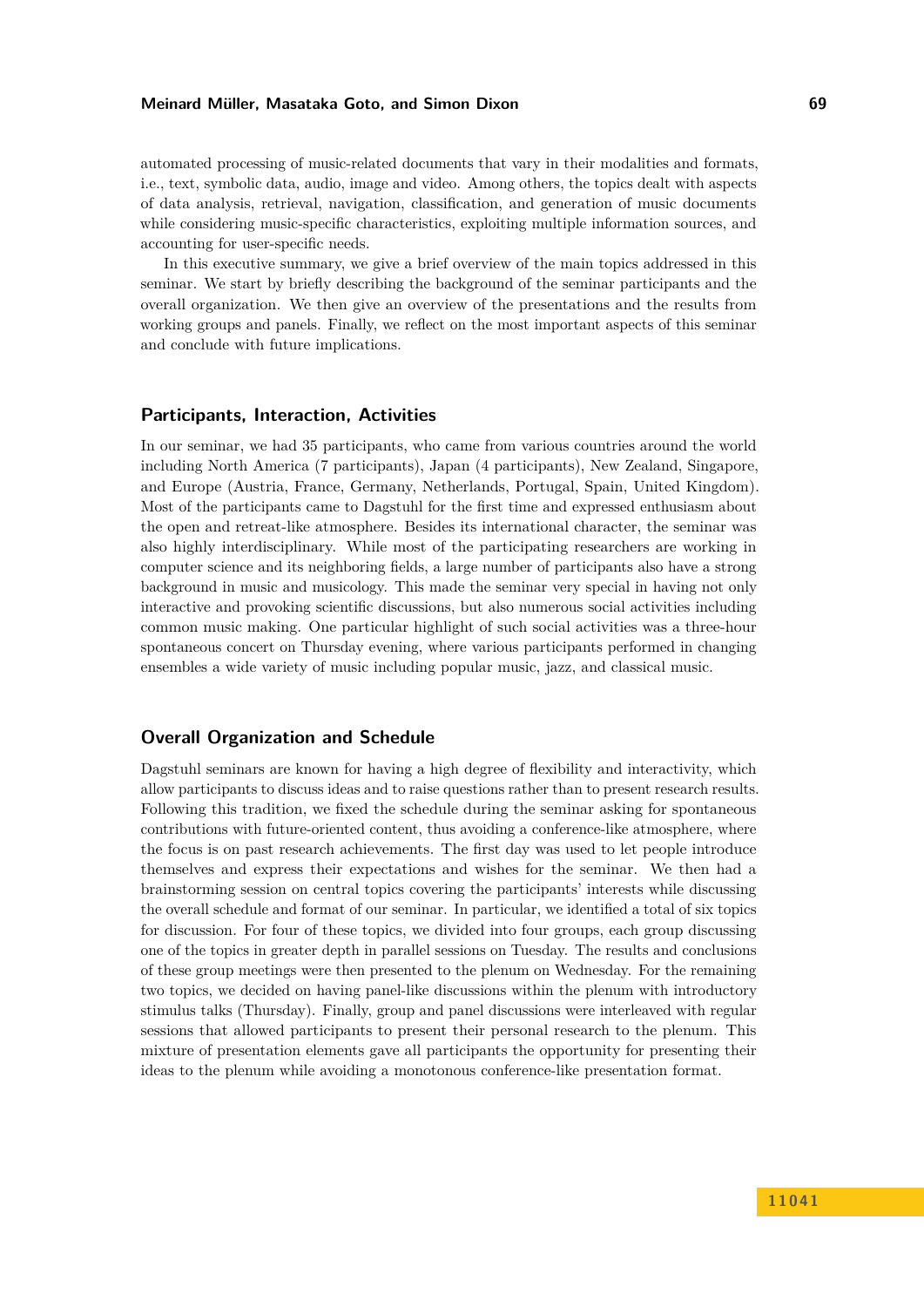### **Main Topics and Results**

We discussed various topics that address the challenges of organizing, understanding, and searching music-related information in a robust, efficient, and intelligent manner. Here, a particular focus was put on music-specific aspects, the fusion of multiple information sources, as well as the consideration of user-specific needs. After a joint brainstorming session, we agreed on discussing six central topics which fitted in the overall theme of the seminar and reflected the participants' interests. We now give a brief summary of these topics, which were discussed within four parallel group meetings and two panels. Then, we give an overview of additional contributions made by the participants in the regular sessions of the seminar.

- 1. The *"Model"* group discussed the issue of how signal models can be developed that exploit multimodal information. Here, one main goal was to review strategies for combining different sources of information to support music analysis. In particular, various early and late fusion approaches were identified and advantages and weaknesses of the respective approaches were discussed. Particular attention was paid to the aspect of data uncertainty and its propagation in the fusion processes.
- 2. The *"User"* group addressed the topic of user-aware music information retrieval. Here, a central question was how contextual information can be integrated into the retrieval process in order to account for short-term user interests and long-term user behavior. Additionally, it was discussed how search engines may yield satisfying results in terms of novelty, popularity, and serendipity of the retrieved items.
- 3. The *"Symbol"* group discussed the question of how to bridge the gap between visual, symbolic, and acoustic representations of music. Here, particular attention was given to the problem referred to as *Optical Music Recognition* (OMR) with the goal of converting an image-based sheet music representation into a symbolic music representation where note events are encoded explicitly. In this context, user interfaces were reviewed that allow for a synchronized presentation of visual and acoustic music content.
- 4. The *"Meaning"* group addressed the subject of how musical meaning can be derived from musical data and, in particular, from musical sound. Here, the path from the given low-level (acoustic) raw data to high-level musical models was traced from a human-based as well as from a machine-based perspective.
- 5. In the *"Ground Truth"* panel, fundamental issues related to the interpretation, usage, and generation of ground truth annotations were discussed. Some of the questions raised during the panel were: What is ground truth in music? How can one handle inter- and intra-annotator variations? How can the quality of ground truth be evaluated? Are there alternatives to manually generated ground truth annotation?
- 6. Finally, in the *"Grand Challenges"* panel we discussed in which way music information research may and should impact our daily lives and our society in the future. Here fundamental questions were how to provide the best music for each person, how to predict specific effects of music on our society, and how to enrich human relationships by music.

Beside the extensive discussion of these six topics, we had a number of additional contributions where participants presented more specific research results. These contributions covered a number of different topics such as audio parameterization, music alignment and synchronization, singing voice processing, crowd music listening, music tagging, music indexing, interfaces for music exercises, personalization issues in music search, analysis of ethnic music, and many more.

These topics were complemented by some more interdisciplinary contributions relating the field of music processing to neighboring fields such as speech processing, musicology, music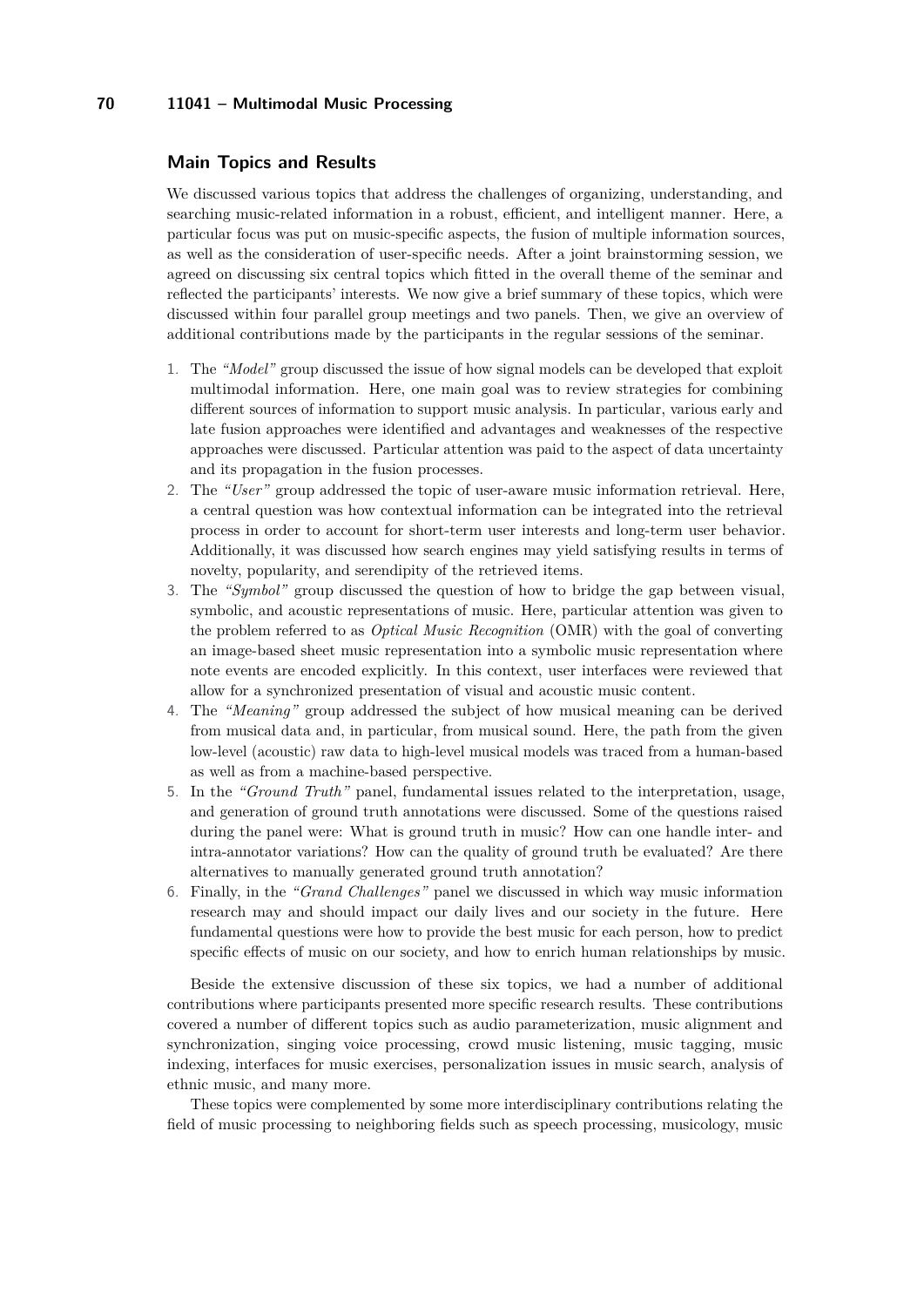perception, and information retrieval. For example, we discussed the ways in which the field of music processing has benefitted from older fields such as speech processing and how music processing might give something back to these fields. Furthermore, a musicologist reported on the difficulties and resistance experienced when introducing novel computer-based methods into traditional humanistic sciences such as musicology. Another highlight of our seminar was a keynote presentation given by Hannah Bast on her CompleteSearch Engine that allows for very fast processing of complex queries on large text collections.

### **Conclusions**

In our seminar, we addressed central and groundbreaking issues on how to process music material given in various forms corresponding to different musical aspects and modalities. In view of the richness and complexity of music, there will be no single strategy that can cope with all facets equally well. Therefore unifying frameworks and fusion approaches are needed which allow for combining, integrating, and fusing the various types of information sources to support music analysis and retrieval applications. Also, to further enhance our field, one needs to understand better the complex relationships within music as well as the complex effects of music on the human mind, thus requiring interdisciplinary research efforts. The Dagstuhl seminar gave us the opportunity for discussing such issues in an inspiring and retreat-like atmosphere. The generation of novel, technically oriented scientific contributions was not the focus of the seminar. Naturally, many of the contributions and discussions were on a rather abstract level, laying the groundwork for future projects and collaborations. Thus the main impact of the seminar is likely to take place in the medium to long term. Some more immediate results, such as plans to share research data and software, also arose from the discussions. As measurable outputs from the seminar, we expect to see several joint papers and applications for funding (e.g. to the European Union) proceeding from the discussions held at Dagstuhl.

Beside the scientific aspect, the social aspect of our seminar was just as important. We had an interdisciplinary, international, and very interactive group of researchers, consisting of leaders and future leaders in our field. Most of our participants visited Dagstuhl for the first time and enthusiastically praised the open and inspiring atmosphere. The group dynamics were excellent with many personal exchanges and common activities. Younger scientists mentioned their appreciation of the opportunity for prolonged discussions with senior researchers—something which is often impossible during conference-like events.

In conclusion, our expectations of the seminar were not only met but exceeded, in particular with respect to networking and community building. Last but not least, we heartily thank the Dagstuhl board for allowing us to organize this seminar, the Dagstuhl office for their great support in the organization process, and the entire Dagstuhl staff for their excellent services during the seminar.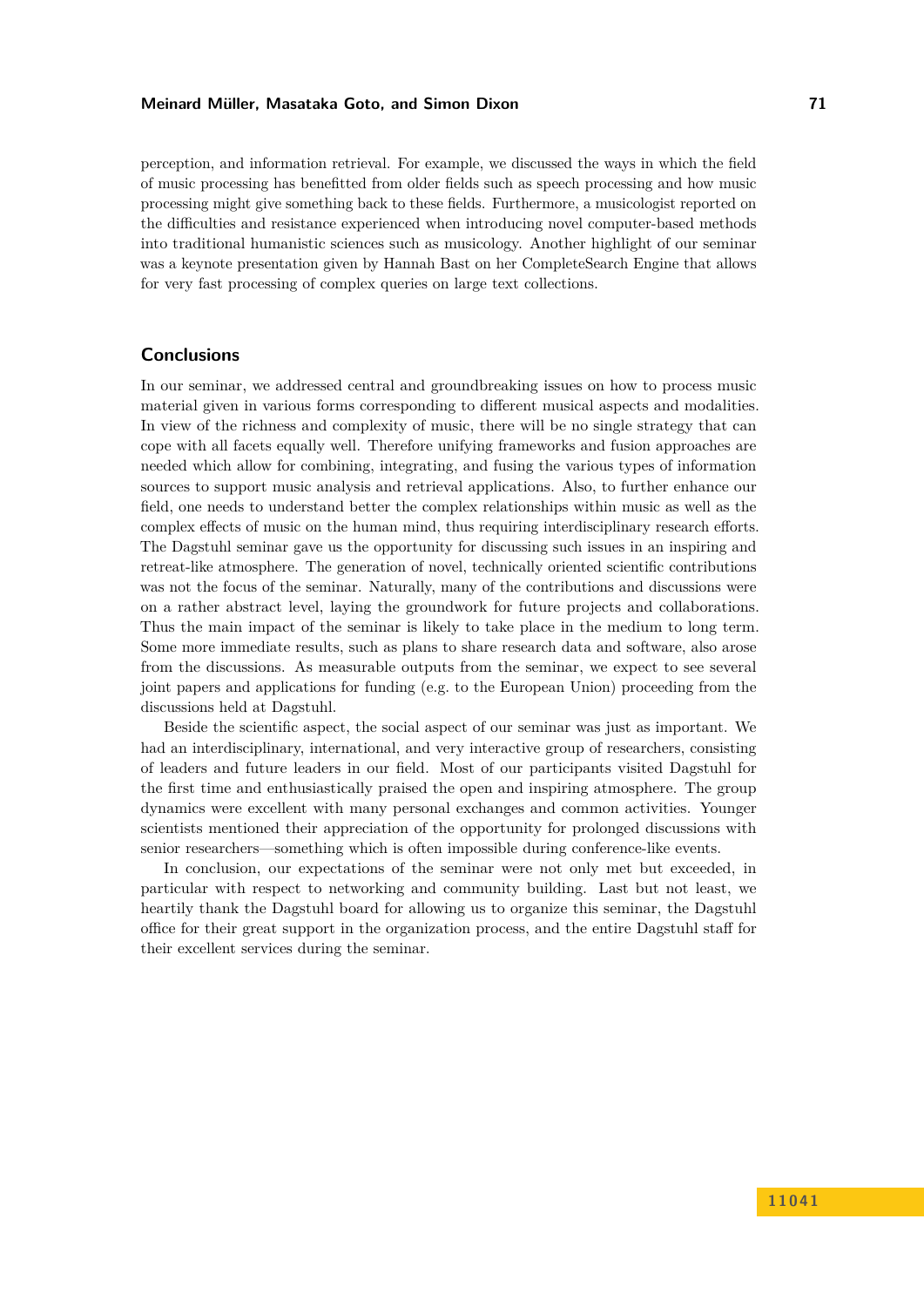# **2 Table of Contents**

| <b>Executive Summary</b>                                                                                                                                                                                                |     |
|-------------------------------------------------------------------------------------------------------------------------------------------------------------------------------------------------------------------------|-----|
| <b>Overview of Talks</b>                                                                                                                                                                                                |     |
| Multimodal Processing in a Digital Music Library Context                                                                                                                                                                |     |
| The CompleteSearch Engine                                                                                                                                                                                               |     |
| What can fMRI tell us about MIR?                                                                                                                                                                                        |     |
| Ground Truth: Where Aggregates Fail                                                                                                                                                                                     |     |
| Towards Automated Processing of Multimodal Representations of Music                                                                                                                                                     | 76  |
| Multimodality in Human Computer Music Performance                                                                                                                                                                       |     |
| Multimodal Music Exercises                                                                                                                                                                                              |     |
| Association and Linking of Related Music Information<br>$Simon$ $Dixon$ $\ldots$ $\ldots$ $\ldots$ $\ldots$ $\ldots$ $\ldots$ $\ldots$ $\ldots$ $\ldots$ $\ldots$ $\ldots$ $\ldots$ $\ldots$ $\ldots$ $\ldots$ $\ldots$ |     |
| Score-Informed Audio Parameterization                                                                                                                                                                                   |     |
| Time and Perception in Music and Computation                                                                                                                                                                            |     |
| Groundtruthing for SALAMI and Billboard Projects                                                                                                                                                                        | 79  |
| Crowd Music Listening: Internet-Based Music Listening with Shared Semantic<br>Information                                                                                                                               |     |
| A Method for Obtaining Semantic Facets of Music Tags                                                                                                                                                                    | 79  |
| Why and How should MIR Research Open up to all Music Modalities?                                                                                                                                                        | -80 |
|                                                                                                                                                                                                                         | 80  |
| Integrated Content-based Audio Retrieval Framework                                                                                                                                                                      | 81  |
| Integrating Different Knowledge Sources for the Computational Modeling of Fla-<br>menco Music<br>$Emilia Gómez \ldots \ldots \ldots \ldots \ldots \ldots \ldots \ldots \ldots \ldots \ldots \ldots \ldots$              |     |
| Audio Signal Representations for Temporal Structure Segmentation                                                                                                                                                        | 82  |
|                                                                                                                                                                                                                         | 83  |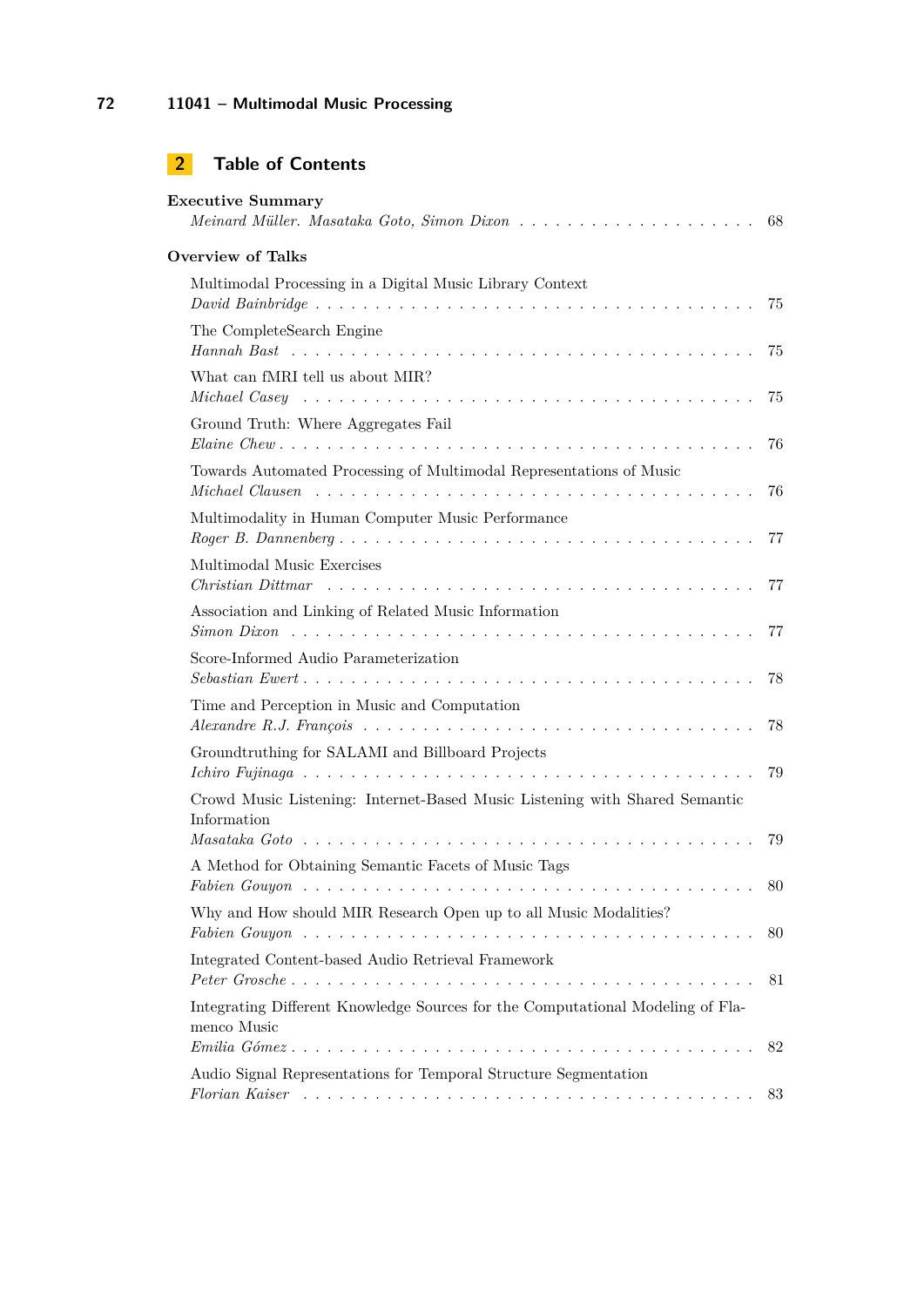| Between two Domains: Synergies of Music and Speech Information Retrieval                            | 84 |
|-----------------------------------------------------------------------------------------------------|----|
| Cross-Disciplinary Perspectives on Music Information Retrieval Challenges                           | 84 |
| Analysis of Guitar Tabs and Chord Sequences                                                         | 85 |
| Lyrics-to-Audio Alignment: Methods of Integrating Textual Chord Labels and an<br>Application        | 86 |
| Synchronization-based Music Audio/Video Annotation                                                  | 86 |
| A Multi-Perspective Analysis of Chord Labeling Procedures                                           | 87 |
| VocaListener: Synthesis of Human-Like Singing by Using User's Singing and Its<br>Lyrics             |    |
| Modeling Novelty in Music Retrieval                                                                 | 88 |
|                                                                                                     | 88 |
| Towards a Definition of the Description of Annotated M.I.R. Corpora                                 | 89 |
| "Copy and Scale" Method for Doing Time-Localized M.I.R. Estimation: Application<br>to Beat-tracking | 90 |
| Toward Reverted Indexing for Multimodal Music Retrieval                                             | 90 |
| Future of Music Search and Consumptions—Results of the CHORUS+ Think Tank<br>at MIDEM2011           |    |
| Andreas Rauber                                                                                      | 91 |
| Multimodal/Multi-level Integration Strategies for Music Signal Processing                           |    |
|                                                                                                     | 91 |
| Personalization in Multimodal Music Retrieval<br>Markus Schedl                                      | 92 |
| Next Gen Music Analysis: Some Inspirations from Speech<br>Björn Schuller                            | 93 |
| PROBADO: A Multimodal Music Library Systems                                                         | 93 |
| A User Interface for Motivic Analysis<br>Verena Thomas                                              | 94 |
| Mobile Multimodal Music Processing for Edutainment and eHealth<br>Ye Wang                           | 94 |
| What is it Like to be a Musicologist?                                                               |    |
|                                                                                                     | 95 |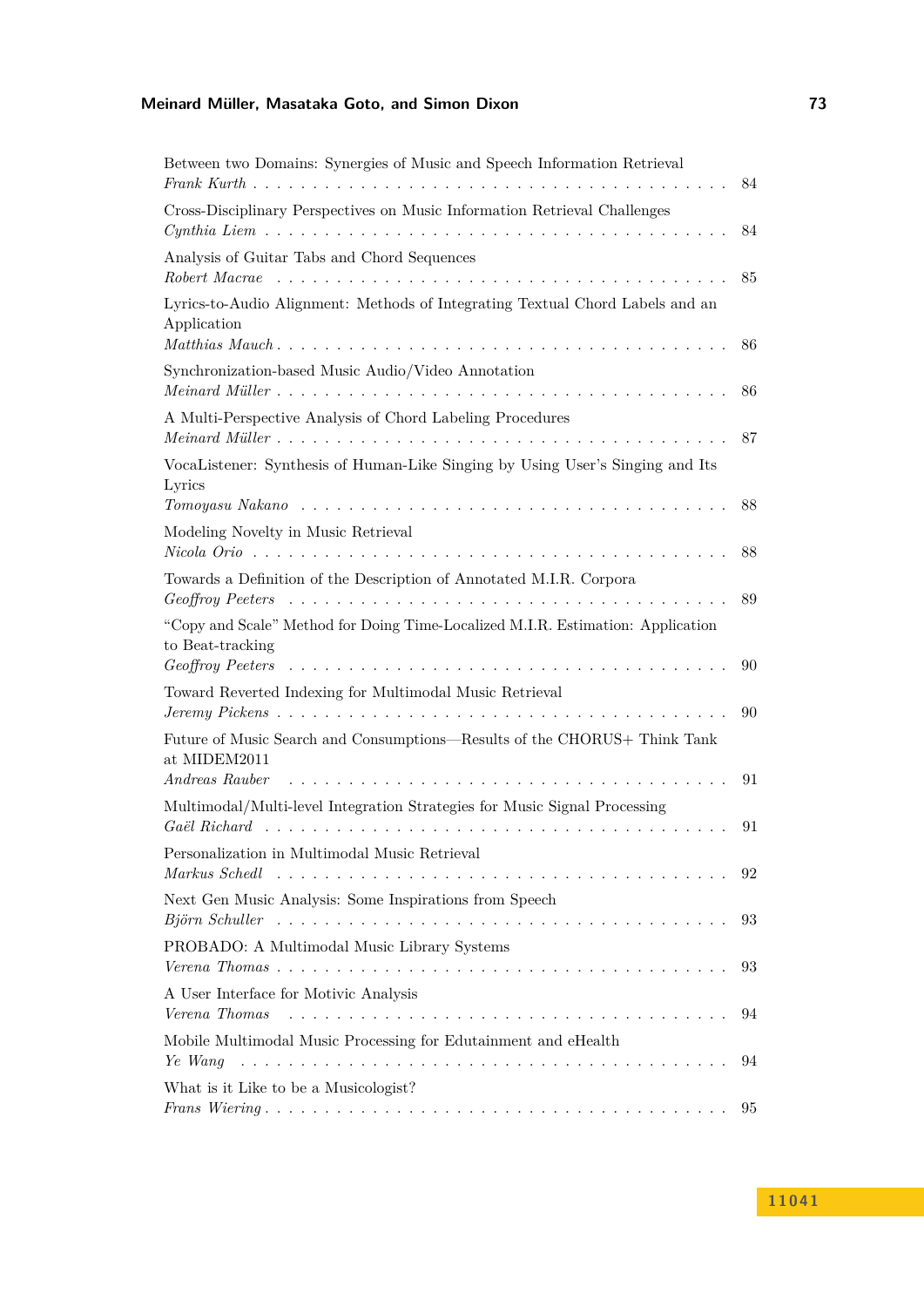| What does it Mean to "Process" "Music"?                                                                                                                                                                                                                                                                                                                           | 95  |
|-------------------------------------------------------------------------------------------------------------------------------------------------------------------------------------------------------------------------------------------------------------------------------------------------------------------------------------------------------------------|-----|
| Music Commentator: A System for Generating Comments Synchronized with Music<br>Audio Signals                                                                                                                                                                                                                                                                      | 96  |
| A Statistical Approach to the Ground-Truth Problem                                                                                                                                                                                                                                                                                                                | 96  |
| <b>Working Groups</b>                                                                                                                                                                                                                                                                                                                                             |     |
| Group Session: Signal Models for and Fusion of Multimodal Information<br>Sebastian Ewert, Masataka Goto, Peter Grosche, Florian Kaiser, Kazuyoshi Yoshii,<br>Frank Kurth, Matthias Mauch, Meinard Müller, Geoffroy Peeters, Gaël Richard,<br>$Bj\ddot{o}rn$ Schuller $\ldots \ldots \ldots \ldots \ldots \ldots \ldots \ldots \ldots \ldots \ldots \ldots \ldots$ | 97  |
| Group Session: User-aware Music Information Retrieval<br>Nicola Orio, Emilia Gómez, Fabien Gouyon, Cynthia Liem, Tomoyasu Nakano,<br>Jeremy Pickens, Andreas Rauber, Markus Schedl, Ye Wang                                                                                                                                                                       | 97  |
| Group Session: Symbolic Music Representations and OMR<br>Christopher Raphael, Ichiro Fujinaga, Simon Dixon, Robert Macrae, David Bain-<br>bridge, Michael Clausen, Verena Thomas                                                                                                                                                                                  | 98  |
| Group Session: Meaning of Music<br>Geraint A. Wiggins, Frans Wiering, Michael Casey, Elaine Chew, Roger B. Dannen-<br>berg, Alexandre R.J. François, Matthias Mauch $\ldots \ldots \ldots \ldots \ldots \ldots \ldots$                                                                                                                                            | 99  |
| <b>Panel Discussions</b>                                                                                                                                                                                                                                                                                                                                          |     |
| Panel Session: Ground Truth<br>Ichiro Fujinaga, Geoffroy Peeters, Kazuyoshi Yoshii, Meinard Müller, Elaine Chew                                                                                                                                                                                                                                                   | 99  |
| Panel Session: Grand Challenges                                                                                                                                                                                                                                                                                                                                   | 99  |
|                                                                                                                                                                                                                                                                                                                                                                   | 101 |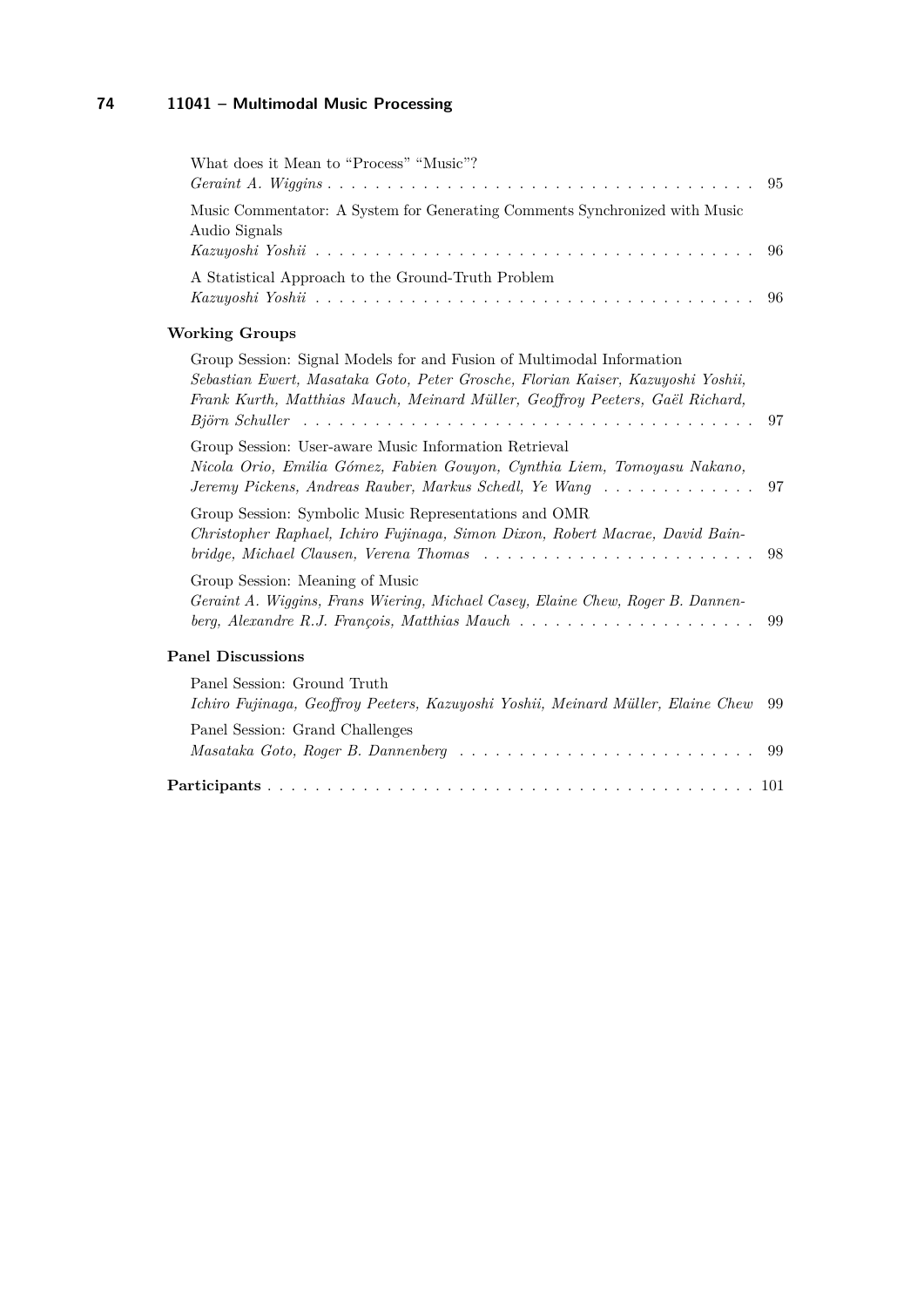# <span id="page-7-0"></span>**3 Overview of Talks**

# <span id="page-7-1"></span>**3.1 Multimodal Processing in a Digital Music Library Context**

*David Bainbridge (University of Waikato, NZ)*

License  $\circledcirc \circledcirc \circ$  [Creative Commons BY-NC-ND 3.0 Unported](http://creativecommons.org/licenses/by-nc-nd/3.0/) license © [David Bainbridge](#page-7-1)

In the digital library research group at the University of Waikato we have been (or are in the process of) working with several aspects of multimodal music processing to assist in the formation of digital libraries, and the augmentation of the services they offer. In my presentation, I have addressed the following issues.

- $\blacksquare$  A digital music stand that is fully immersed in the digital library, and whose functionality is enhanced through automated content processing.
- $\blacksquare$  A spatial-hypermedia approach to organizing and managing "musical moments" that occur as part of the process of composition.
- Using digital library collections that combine linked-data with music analysis to capture (and ultimately publish) the outcome of MIR experiments.

# <span id="page-7-2"></span>**3.2 The CompleteSearch Engine**

*Hannah Bast (Universität Freiburg, DE)*

**License**  $\textcircled{e}$   $\textcircled{e}$   $\textcircled{e}$  [Creative Commons BY-NC-ND 3.0 Unported](http://creativecommons.org/licenses/by-nc-nd/3.0/) license © [Hannah Bast](#page-7-2) **Joint work of** Bast, Hannah; Weber, Ingmar **Main reference** [Hannah Bast and Ingmar Weber: "The CompleteSearch Engine: Interactive, Efficient, and](http://www.cidrdb.org/cidr2007/papers/cidr07p09.pdf) [Towards IR& DB Integration," CIDR 2007, pp. 88–95.](http://www.cidrdb.org/cidr2007/papers/cidr07p09.pdf)

CompleteSearch is a new search engine technology for very fast processing of complex queries on large text collections. Supported query types are: prefix search, faceted search, errortolerant search, synonym search, database-like search, and semantic search. CompleteSearch is highly interactive: hits are displayed instantly after each keystroke, along with suggestions for possible continuations / refinements of the query. In my talk, I showed exciting demos of the various features of CompleteSearch and also said a few words about their realization.

### <span id="page-7-3"></span>**3.3 What can fMRI tell us about MIR?**

*Michael Casey (Dartmouth College - Hanover, US)*

```
License \circledcirc \circledcirc \circCreative Commons BY-NC-ND 3.0 Unported license
© Michael Casey
```
Music representation requires making decisions about what information to extract, or declare. We outline details of a set of studies that are designed to test the predictive power of different music representations via-a-vis human neural responses in fMRI experiments. Our methods combine audio music feature extraction, latent variable analysis, linguistic and symbolic representations, and multi-variate pattern analysis on neural population codes. To this end, we designed and implemented a Python software framework, named Bregman, built upon OMRAS2 AudioDB C++ framework, that facilitates the design of experiments combining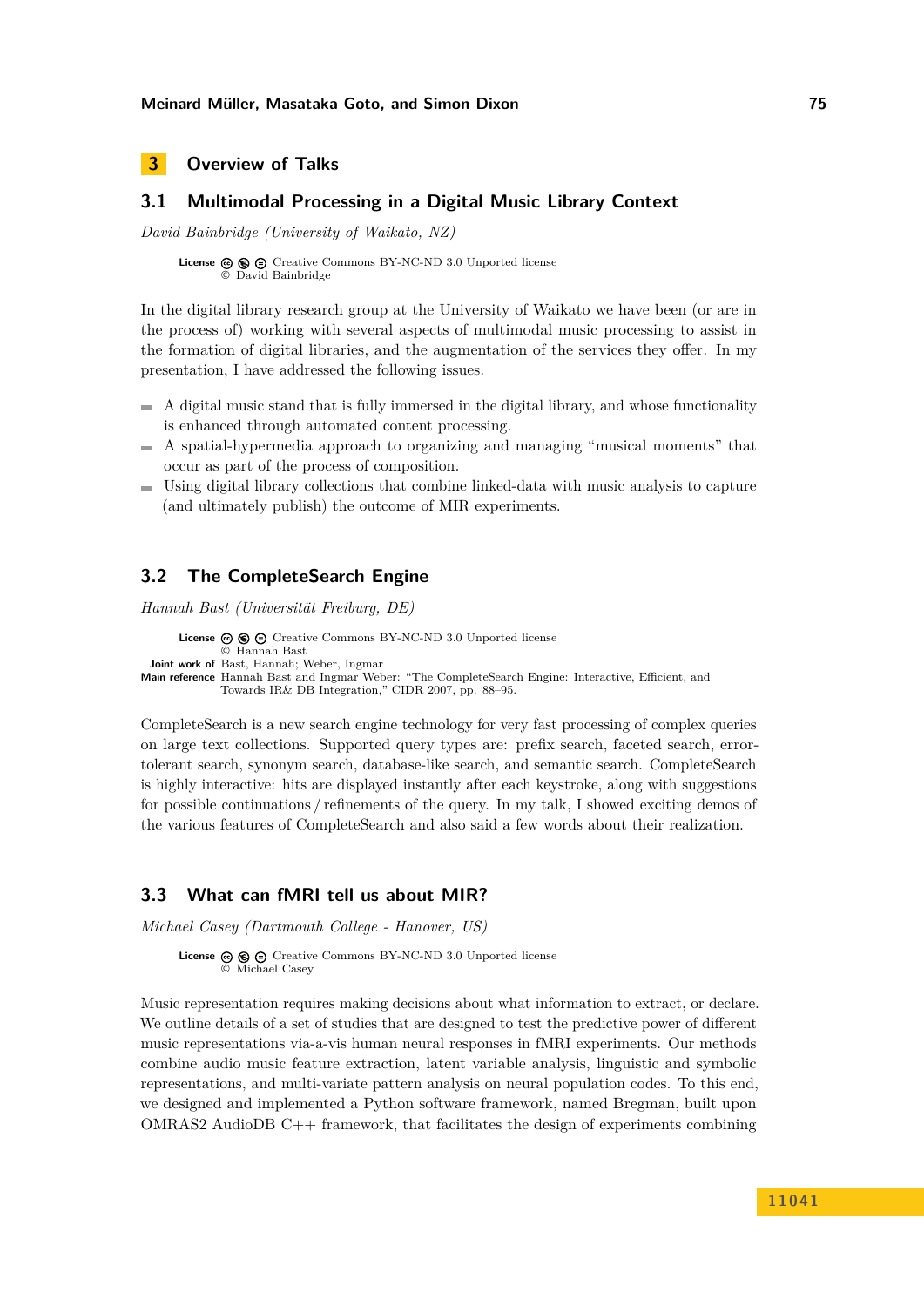MIR and fMRI methods. The software is currently being used by a group of 19 graduate and undergraduate students studying music, information, and neuroscience.

### <span id="page-8-0"></span>**3.4 Ground Truth: Where Aggregates Fail**

*Elaine Chew (USC - Los Angeles, US)*

**License**  $\circledcirc$   $\circledcirc$   $\circlearrowright$  [Creative Commons BY-NC-ND 3.0 Unported](http://creativecommons.org/licenses/by-nc-nd/3.0/) license © [Elaine Chew](#page-8-0)

Differences in composer vs. listener annotations of music structure in improvised performances with the Mimi system was shown, and presented evidence for individual emotion perception variability. The Mimi structure analysis project is joint work with Alexandre François, Isaac Schankler, and Jordan Smith; the latter project is a Master's thesis by Merrick Mosst; both are work done at the MuCoaCo lab at USC.

# <span id="page-8-1"></span>**3.5 Towards Automated Processing of Multimodal Representations of Music**

*Michael Clausen (Universität Bonn, DE)*

**License ⓒ <b>⑥ ⓒ** [Creative Commons BY-NC-ND 3.0 Unported](http://creativecommons.org/licenses/by-nc-nd/3.0/) license © [Michael Clausen](#page-8-1) **Joint work of** Clausen, Michael; Fremerey, Christian; Müller, Meinard **Main reference** [David Damm, Christian Fremerey, Frank Kurth, Meinard Müller, and Michael Clausen:](#page-0-1) ["Multimodal presentation and browsing of music," Proc. 10th International Conference on](#page-0-1) [Multimodal Interfaces \(ICMI\), pp. 205–208, 2008.](#page-0-1)

There are many different types of digital music representations that capture aspects of music on various different levels of abstraction. For example, a piece of music can be described visually by means of sheet music that encodes abstract high-level parameters such as notes, keys, measures, or repeats in a visual form. Because of its explicitness and compactness, most musicologists discuss and analyze the meaning of music on the basis of sheet music. On the other, most people enjoy music by listening to audio recordings, which represent music in an acoustic form. In particular, the nuances and subtleties of musical performances, which are generally not written down in the score, make the music come alive. In this contribution, we discussed various strategies towards automated processing of music data across different representations. In particular, we showed how one can bridge the gap between the sheet music domain and the audio domain discussing aspects on music representations, music synchronization, and optical music recognition, while indicating various strategies and open research problems.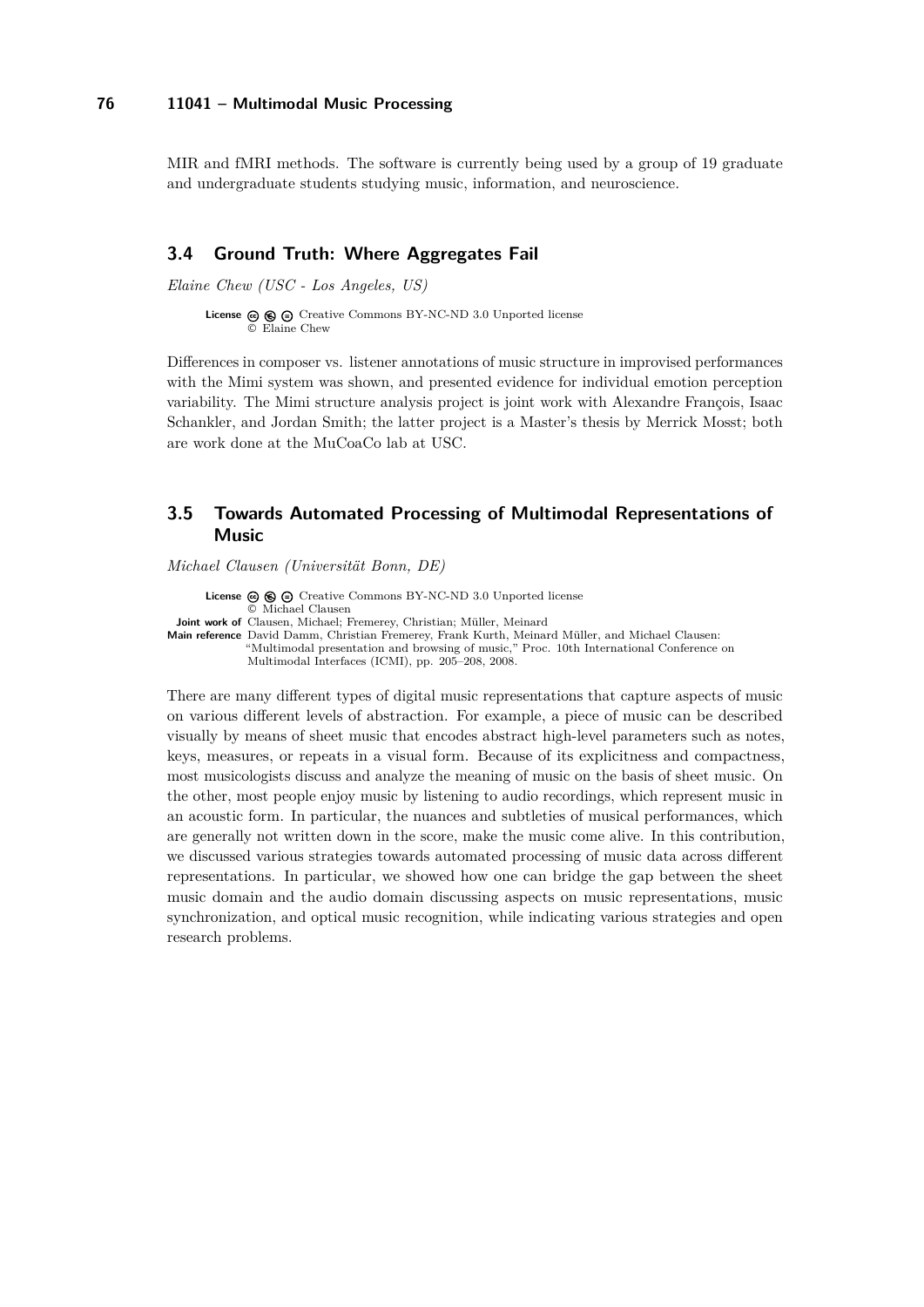### <span id="page-9-0"></span>**3.6 Multimodality in Human Computer Music Performance**

*Roger B. Dannenberg (CMU - Pittsburgh, US)*

**License**  $\textcircled{e}$   $\textcircled{e}$   $\textcircled{e}$  [Creative Commons BY-NC-ND 3.0 Unported](http://creativecommons.org/licenses/by-nc-nd/3.0/) license © [Roger B. Dannenberg](#page-9-0)

Human Computer Music Performance (HCMP) is the integration of computer performers into popular live music. At present, HCMP exists only in very limited forms, due to a lack of understanding of how computer performers might operate in the context of live music and a lack of supporting research and technology. I believe we need to envision a future performance practice that involves computers as musicians. An immediate realization is that non-audio communication is of the utmost importance in real-world music performance. By thinking about HCMP, we discover many interesting multimodal problems. These include: music notation and its use as a two-way communication channel in live performance, musical gestures for conducting and cuing, processing live multi-channel audio, coordination with video and projections in performance, multiples sensors and modalities for beat and measure tracking, and semantic processing concerning intention, emotion, and creation in multiple media.

### <span id="page-9-1"></span>**3.7 Multimodal Music Exercises**

*Christian Dittmar (Fraunhofer Institute for Digital Media Technology - Ilmenau, DE)*

**License**  $\circledcirc$   $\circledcirc$   $\circlearrowright$  [Creative Commons BY-NC-ND 3.0 Unported](http://creativecommons.org/licenses/by-nc-nd/3.0/) license © [Christian Dittmar](#page-9-1) **URL** <http://www.songs2see.eu>

We presented the project Songs2See that combines multiple music related modalities in order to assist users while learning a musical instrument. The developed software helps budding musicians to do their exercises on the instrument they are acquiring. The concept is similar to music video games; the main difference is the usage of real music instruments instead of game controllers. The most important modalities are the music score and the corresponding music recording, but additional, interactive visualizations supplement the application. We demonstrated the creation of new exercise content by means of semiautomatic music transcription, where backing tracks, which can be used to play along with, are extracted from real-world music recordings. This is achieved using symbolic note transcriptions to initialize the time-varying parameters of a source separation algorithm. At any stage of the content creation process, the user can intervene and correct possibly erroneous transcription results.

### <span id="page-9-2"></span>**3.8 Association and Linking of Related Music Information**

*Simon Dixon (Queen Mary University of London, GB)*

**License**  $\textcircled{e}$   $\textcircled{e}$   $\textcircled{e}$  [Creative Commons BY-NC-ND 3.0 Unported](http://creativecommons.org/licenses/by-nc-nd/3.0/) license © [Simon Dixon](#page-9-2)

Many types of music information are available on the Web and in libraries and music databases, including structured and unstructured text (e.g. biographical metadata); complete or partial scores (e.g. chords, tabs, lead sheets, lyrics); and recordings of performances (e.g.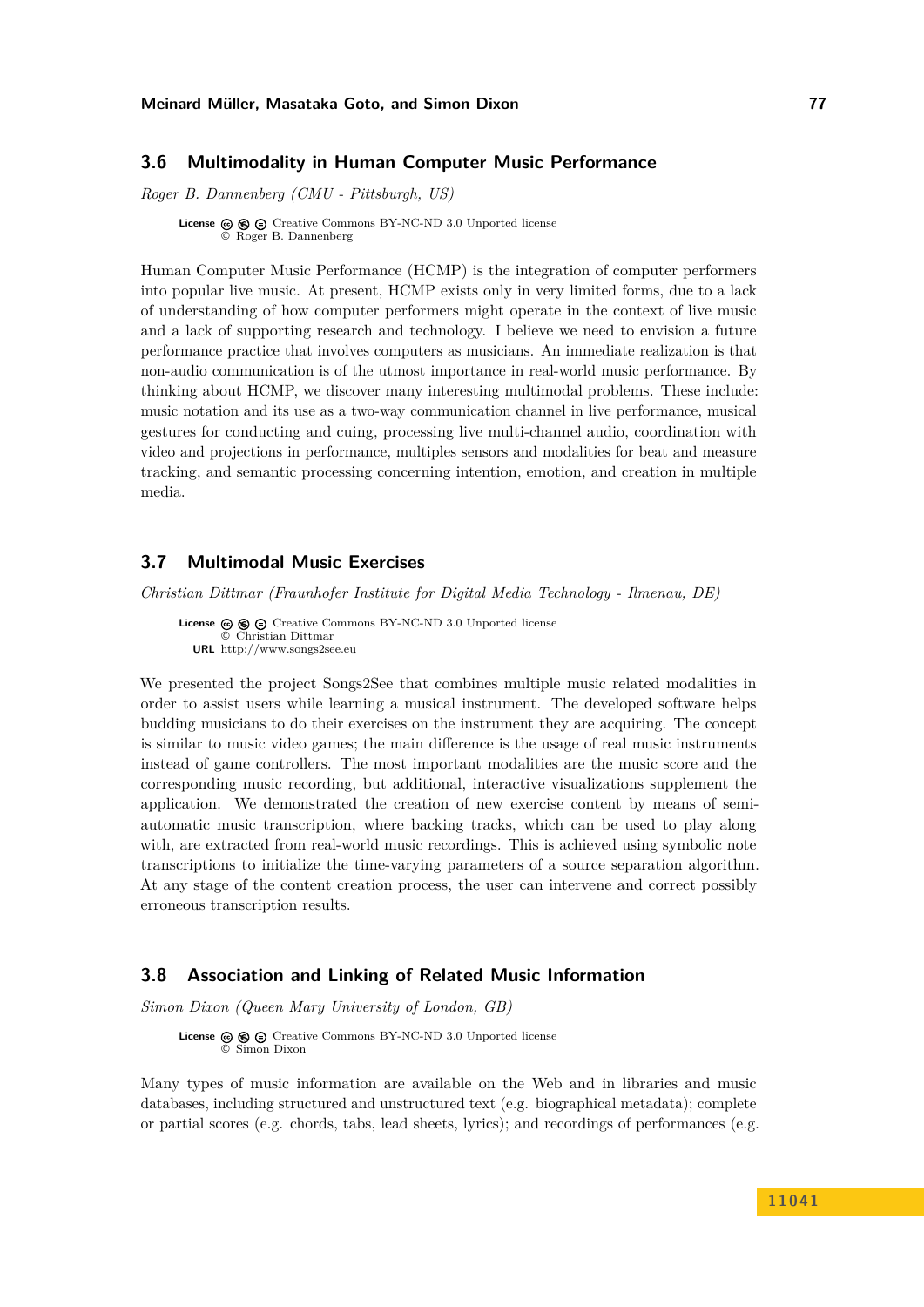mixed, multi-track, video). For any given work, many such instances might exist, and an ideal music information system would allow navigation between the various representations at both the document and fragment levels, based on the relationships between and within documents that it has discovered. Such a system would enhance both the human experience (e.g. browsing, search) and automatic analysis (e.g. informed transcription, multimodal similarity computation). To realise this vision, the open research questions involve: finding related documents; synchronising them; representing the relationships in ways that are meaningful to users and allow reuse by other systems; and licensing/IP issues.

### <span id="page-10-0"></span>**3.9 Score-Informed Audio Parameterization**

*Sebastian Ewert (Universität Bonn, DE)*

License  $\textcircled{e}$   $\textcircled{e}$   $\textcircled{e}$  [Creative Commons BY-NC-ND 3.0 Unported](http://creativecommons.org/licenses/by-nc-nd/3.0/) license © [Sebastian Ewert](#page-10-0) **Joint work of** Ewert, Sebastian; Müller, Meinard

In recent years, the processing of audio recordings by exploiting musical knowledge as specified by a musical score has turned out to be a promising research direction. Here, one assumes that, additionally to the audio recording to be analyzed, one is given a MIDI file (representing the score) of the same underlying piece of music. The note event information specified by the MIDI file can then be used to support audio analysis tasks such as source separation or instrument equalization. In our contribution, we consider the problem of score-informed audio parameterization with the objective to successively adapt and enrich the note event information provided by the MIDI file to explain the given audio recording. More precisely, our goal is to parameterize the spectrogram of the audio recording by exploiting the score information. Our parameterization approach works iteratively proceeding in several steps. In the first step, we compute a temporal alignment between the MIDI file and the audio recording. Since the alignment accuracy is of major importance, we employ a refined synchronization method that exploits onset information. In the next steps, we successively adapt model parameters referring to dynamics, timbre, and instrumentation such that the spectrogram described by the model reflects the audio spectrogram as accurately as possible.

#### <span id="page-10-1"></span>**3.10 Time and Perception in Music and Computation**

*Alexandre R.J. François (Harvey Mudd College - Claremont, US)*

License  $\circledcirc \circledcirc \circ$  [Creative Commons BY-NC-ND 3.0 Unported](http://creativecommons.org/licenses/by-nc-nd/3.0/) license © [Alexandre R.J. François](#page-10-1) **Main reference** [Alexandre R.J. François: "Time and Perception in Music and Computation," in New](Alexandre R.J. Fran�ois: ``Time and Perception in Music and Computation,) [Computational Paradigms for Computer Music, G. Assayag and A. Gerzso \(Eds.\), Editions](Alexandre R.J. Fran�ois: ``Time and Perception in Music and Computation,) [Delatour France, IRCAM, pp. 125–146, 2009.](Alexandre R.J. Fran�ois: ``Time and Perception in Music and Computation,)

Music has long been a fascinating domain of application for computer scientists. It is a particularly challenging and inspiring one, as it only exists at the confluence of creation, representation and performance. Two "un-computational" properties characterize musical tasks. First, they are geared towards human perception and cognition. Computation aims at super-natural exactness, boring consistency, and absolute reproducibility; on the other hand, perception and cognition operate in the realm of natural variability, exciting unmet expectations, and approximate live reproductions. Secondly, musical tasks epitomize the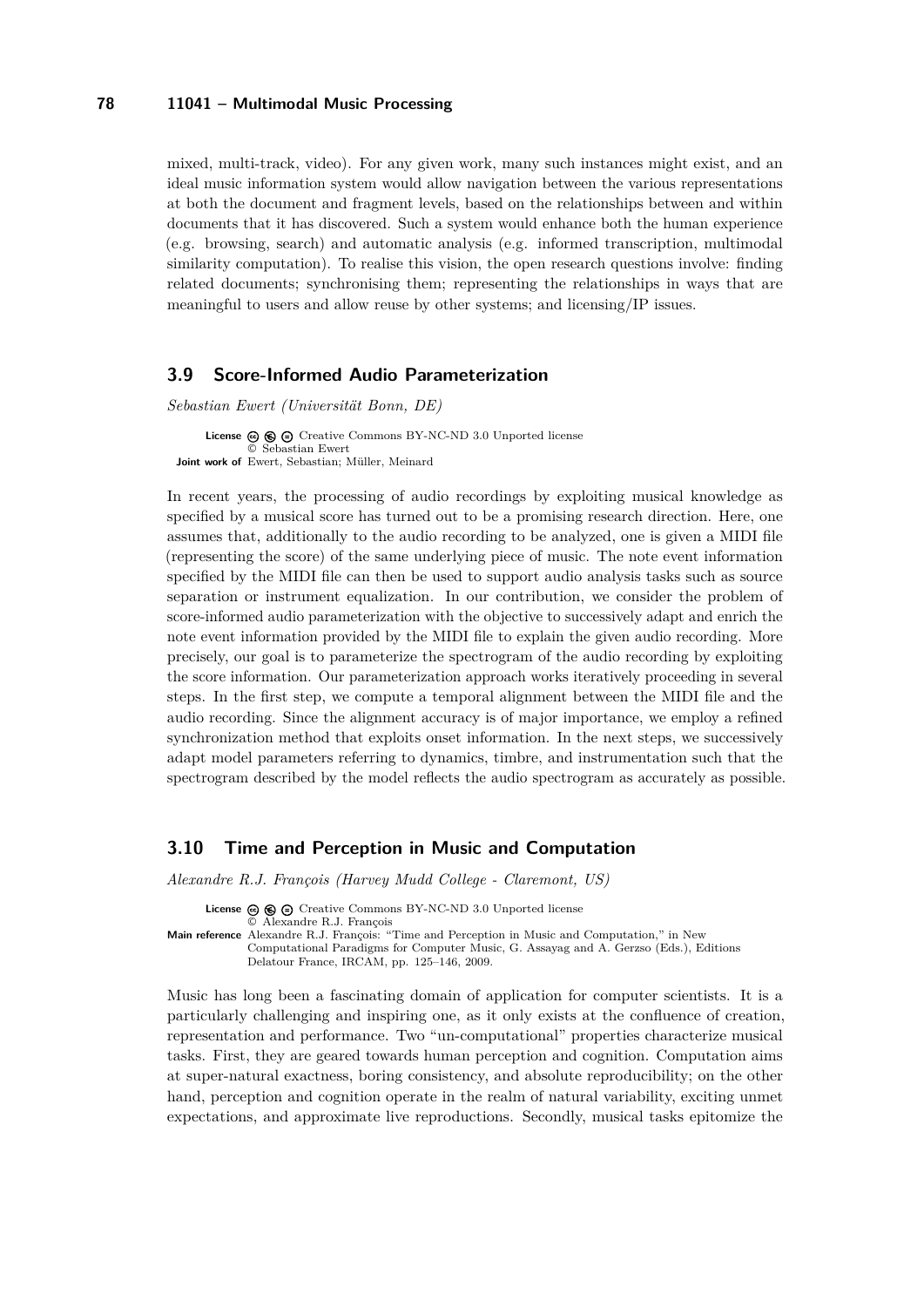constant struggle between the desire to stop time and the necessity to live (and experience) in the present; traditional computing paradigms abstract and collapse these two sides of time onto arbitrarily antagonistic sets of compromises. The resulting abstract manifestation of time in computing is enforced as a strong invariant, universally and implicitly relied upon. Hermes/dl, a design language created specifically for the specification of complex dynamic systems, addresses many of the challenges posed by the computational modeling of musical tasks. As a design language, Hermes/dl consists of a collection of primitives, a set of organizing principles, and collections of qualifying situations. A graphical notation shields users from traditional algebraic notation, in an effort to make Hermes/dl more accessible and appealing to potential users in creative and scientific fields.

### <span id="page-11-0"></span>**3.11 Groundtruthing for SALAMI and Billboard Projects**

*Ichiro Fujinaga (McGill University - Montreal, CA)*

**License**  $\textcircled{e}$   $\textcircled{e}$   $\textcircled{e}$  [Creative Commons BY-NC-ND 3.0 Unported](http://creativecommons.org/licenses/by-nc-nd/3.0/) license © [Ichiro Fujinaga](#page-11-0)

I presented two recent annotation projects undertaken at McGill University. One of them is a structural analysis of about 1000 pieces of variety of music as part of the Structural Analysis of Large Amount of Musical Information (SALAMI) project. The other one is a harmonic analysis of popular music listed on the Billboard Hot 100 list from 1950 to 1990. We have annotated about 600 songs so far. At the end of my talk, I posed the following questions to the participants: What is ground truth in music? What are the uses of ground truth in music research? Are there different kinds of ground truth? Are there different qualities of ground truth? How does one evaluate the quality of ground truths? Do we know when we have enough amount of ground truth? Should all ground truth be created by human beings? By any human beings? What are the effects of inter- and intra-annotator variability? Can ground truth be generated by machines in certain applications?

# <span id="page-11-1"></span>**3.12 Crowd Music Listening: Internet-Based Music Listening with Shared Semantic Information**

*Masataka Goto (AIST - Ibaraki, JP)*

**License**  $\textcircled{e}$   $\textcircled{e}$  [Creative Commons BY-NC-ND 3.0 Unported](http://creativecommons.org/licenses/by-nc-nd/3.0/) license © [Masataka Goto](#page-11-1) **URL** [http://en.wikipedia.org/wiki/Nico\\_Nico\\_Douga](http://en.wikipedia.org/wiki/Nico_Nico_Douga )

I introduced a rapidly-growing video sharing web service in Japan, called "NICO NICO DOUGA." Although this service was not invented by ourselves, I informed the Dagstuhl participants of some advanced features that can enhance music listening experiences, shared interesting phenomena we observed on this service, and discussed whether essential advanced ideas on this service can be spread to other countries/cultures in the future. The NICO NICO DOUGA is a very popular web service managed by a Japanese company, Niwango. This service started in December 2006 and now has 19,610,000 registered users, which is more than 15 % of Japanese citizens. It won the Japanese Good Design Award in 2007, and an Honorary Mention of the Digital Communities category at Prix Ars Electronica 2008. On this service, users can upload, share, and view video clips like YouTube, but it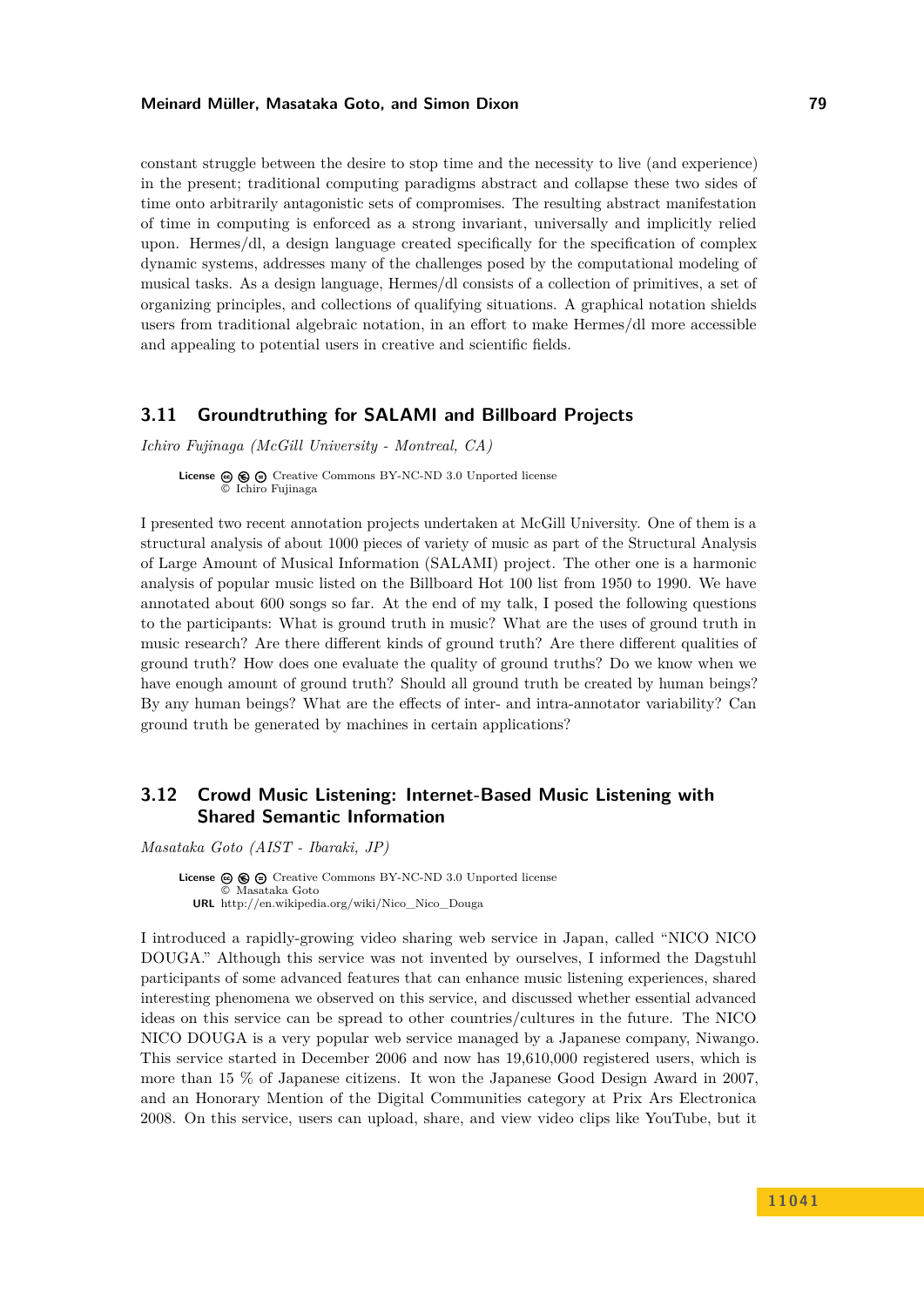supports networked text communication where comments by anonymous users are overlaid on video clips and are synchronized to a specific playback time. In this way, comments can be related to events in the video. Since it can create a sense of shared watching experience called *"Pseudo-Synchronized Communication"* (coined by Satoshi Hamano), users can feel as if they enjoy together. We observed a lot of interesting ways of using comments and social tags, such as barrage ("DANMAKU"), ASCII art, original/parody lyrics, impressions, interpretations, and feelings. Since those time-synchronous comments can be considered semantic information about video content (music, for example), such internet-based music listening with shared semantic information can enhance our music listening experiences. In my keynote talk at AdMIRe 2009 of IEEE ISM 2009, I coined a new term *"Crowd Music Listening"* for this new way of music listening. You can enjoy music together with the crowd. You are not alone anymore while listening to music.

# <span id="page-12-0"></span>**3.13 A Method for Obtaining Semantic Facets of Music Tags**

*Fabien Gouyon (INESC Porto, PT)*

**License**  $\odot$   $\odot$   $\odot$  [Creative Commons BY-NC-ND 3.0 Unported](http://creativecommons.org/licenses/by-nc-nd/3.0/) license © [Fabien Gouyon](#page-12-0) **Main reference** [Mohamed Sordo, Fabien Gouyon, and Luís Sarmento: "A Method for Obtaining Semantic Facets of](http://sunsite.informatik.rwth-aachen.de/Publications/CEUR-WS/Vol-633/wom2010_paper4.pdf) [Music Tags," Workshop on Music Recommendation and Discovery, ACM Conference on](http://sunsite.informatik.rwth-aachen.de/Publications/CEUR-WS/Vol-633/wom2010_paper4.pdf) [Recommender Systems, Barcelona, 2010.](http://sunsite.informatik.rwth-aachen.de/Publications/CEUR-WS/Vol-633/wom2010_paper4.pdf)

**URL** [http://sunsite.informatik.rwth-aachen.de/Publications/CEUR-WS/Vol-633/wom2010\\_paper4.pdf](http://sunsite.informatik.rwth-aachen.de/Publications/CEUR-WS/Vol-633/wom2010_paper4.pdf)

Music folksonomies have an inherent loose and open semantics, which hampers their use in structured browsing and recommendation. In my Dagstuhl talk, I presented a method (detailed in more length in a WOMRAD 2010 paper) for automatically obtaining a set of semantic facets underlying a folksonomy of music tags. The semantic facets are anchored upon the structure of the dynamic repository of universal knowledge Wikipedia. We also illustrated the relevance of the obtained facets for the automatic classification of Last.fm tags.

# <span id="page-12-1"></span>**3.14 Why and How should MIR Research Open up to all Music Modalities?**

*Fabien Gouyon (INESC Porto, PT)*

License  $\circledcirc$   $\circledcirc$   $\circ$  [Creative Commons BY-NC-ND 3.0 Unported](http://creativecommons.org/licenses/by-nc-nd/3.0/) license © [Fabien Gouyon](#page-12-1)

There are diverse modalities to music, namely, auditory (through hearing), natural language (through hearing, sight), gesture (through sight), physiology (through touch, temperature, and other inner senses), and so on. That is, humans can make sense of, or associate a meaning to a musical phenomenon transmitted via any of the above modalities (e.g. recognize a musical instrument when hearing it, understanding a song's topic by reading its lyrics). Furthermore, there are interactions between modalities (e.g. shivering when hearing a given song). Understanding how humans achieve these associations is certainly an interesting scientific goal, and one of the ways to try and understand this is the computational way: building machines that should do the same. In my Dagstuhl talk, I intended to bring forward the notion that in most "classic" MIR research topics (e.g. genre classification), which often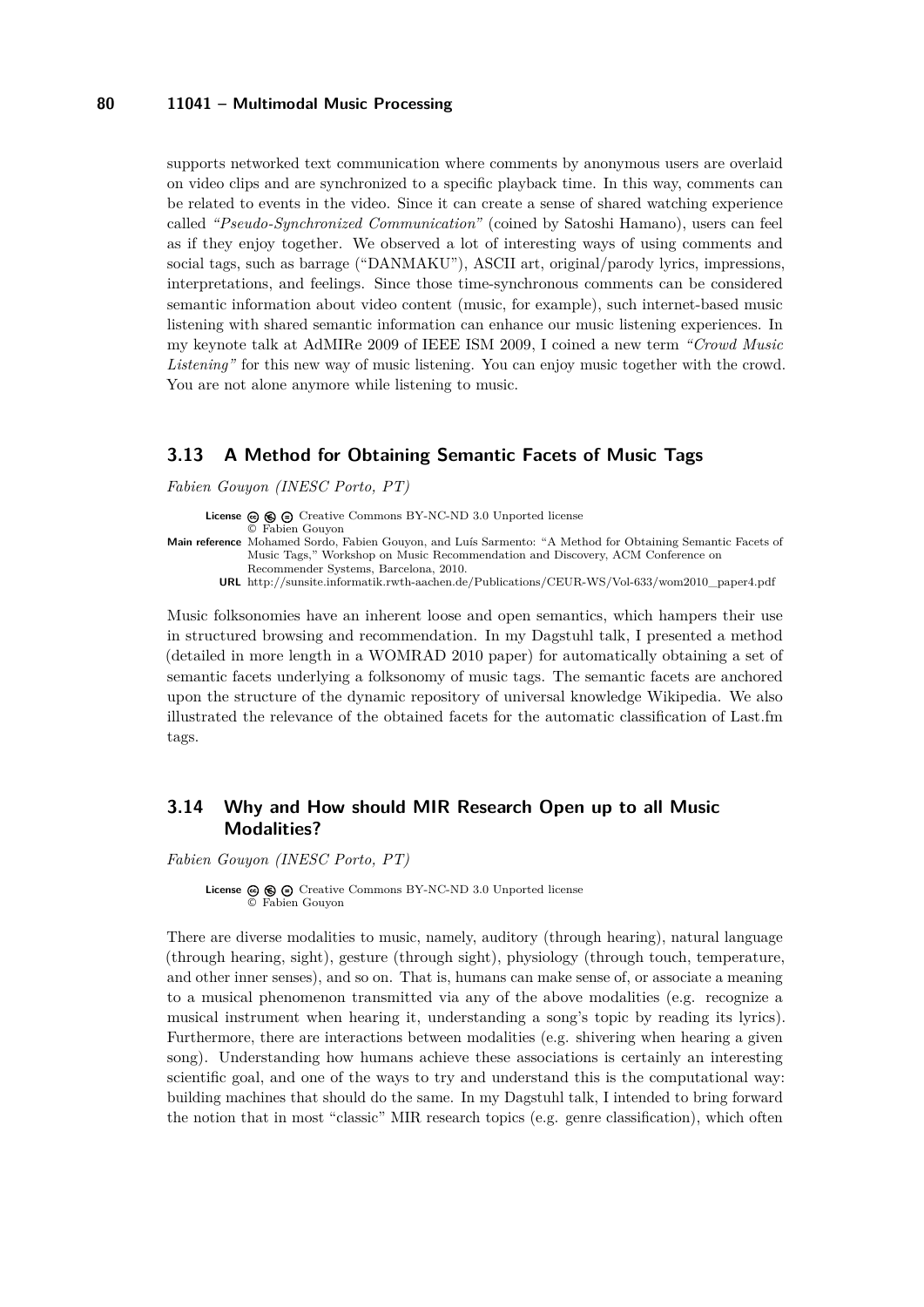focused on the auditory modality, we may gain valuable insights by considering a multimodal approach. This may be a worthy approach to the understanding of multimodal associations we make when listening to music. But embracing more modalities in our research is certainly not an easy task. There are several fundamental issues including data issues, methodologies issues, and researcher training issues. Regarding data issues, I put forward a few questions:

- $\blacksquare$  How can researchers obtain data from a particular modality? Are there inherent difficulties?
- Which are inherent issues with data cleaning and ground truth annotations for each particular modality?
- $\blacksquare$  How can general data from a given modality help leverage music-specific research in that same modality? For instance, how can the availability of general text (e.g. on Internet) leverage improvements in analyses of music-related textual data (e.g. last.fm tags)?
- $\blacksquare$  How can we relate data from diverse modalities? For instance, is it the best course of research to try mapping low-level audio features (auditory) to written labels of arbitrary high levels of semantics (natural language) via machine learning? Does it even really make sense to try to do so?

In this Dagstuhl talk, I did not intend to answer all the above questions of course, but rather tried to foster discussions on these. I also showed some of the work we do at the Sound and Music Computing group in Porto (http://smc.inescporto.pt), where some of the above questions are—albeit not directly addressed—latent scientific concerns in our research.

### <span id="page-13-0"></span>**3.15 Integrated Content-based Audio Retrieval Framework**

*Peter Grosche (MPI für Informatik - Saarbrücken, DE)*

**License**  $\textcircled{e}$   $\textcircled{e}$   $\textcircled{e}$  [Creative Commons BY-NC-ND 3.0 Unported](http://creativecommons.org/licenses/by-nc-nd/3.0/) license © [Peter Grosche](#page-13-0) **Joint work of** Grosche, Peter; Müller, Meinard

Even though there is a rapidly growing corpus of audio material, there still is a lack of efficient systems for content-based audio retrieval, which allow users to explore and browse through large music collections without relying on manually generated annotations. To account for the various user requirements, we plan to develop a content-based retrieval framework that supplies and integrates various functionalities for flexibly adjusting and tuning the underlying retrieval strategy. Based on the query-by-example paradigm, the user will be able to mark an arbitrary passage within a music representation. This passage is then used as query to retrieve all documents from the music collection containing parts or aspects similar to this passage. The new approach is to develop a framework that facilitates flexible and intuitive control mechanisms for adjusting various aspects in the search process. Firstly, the user may specify the musical properties to be considered in the similarity search. This allows to search for rhythmic, melodic, or harmonic patterns. Secondly, the framework will integrate various retrieval strategies ranging from high-specificity audio identification, over mid-specificity audio matching to low-specificity cover song and genre identification. Here, the goal is to supply the user with a control mechanism that allows to seamlessly adjust the specificity level in the search process. Thirdly, the retrieval framework will provide functionalities that account for subdocument as well as document-level retrieval. In combination with suitable visualization, navigation, and feedback mechanisms, the user is then able to successively refine and adjust the query formulation as well as the retrieval strategy.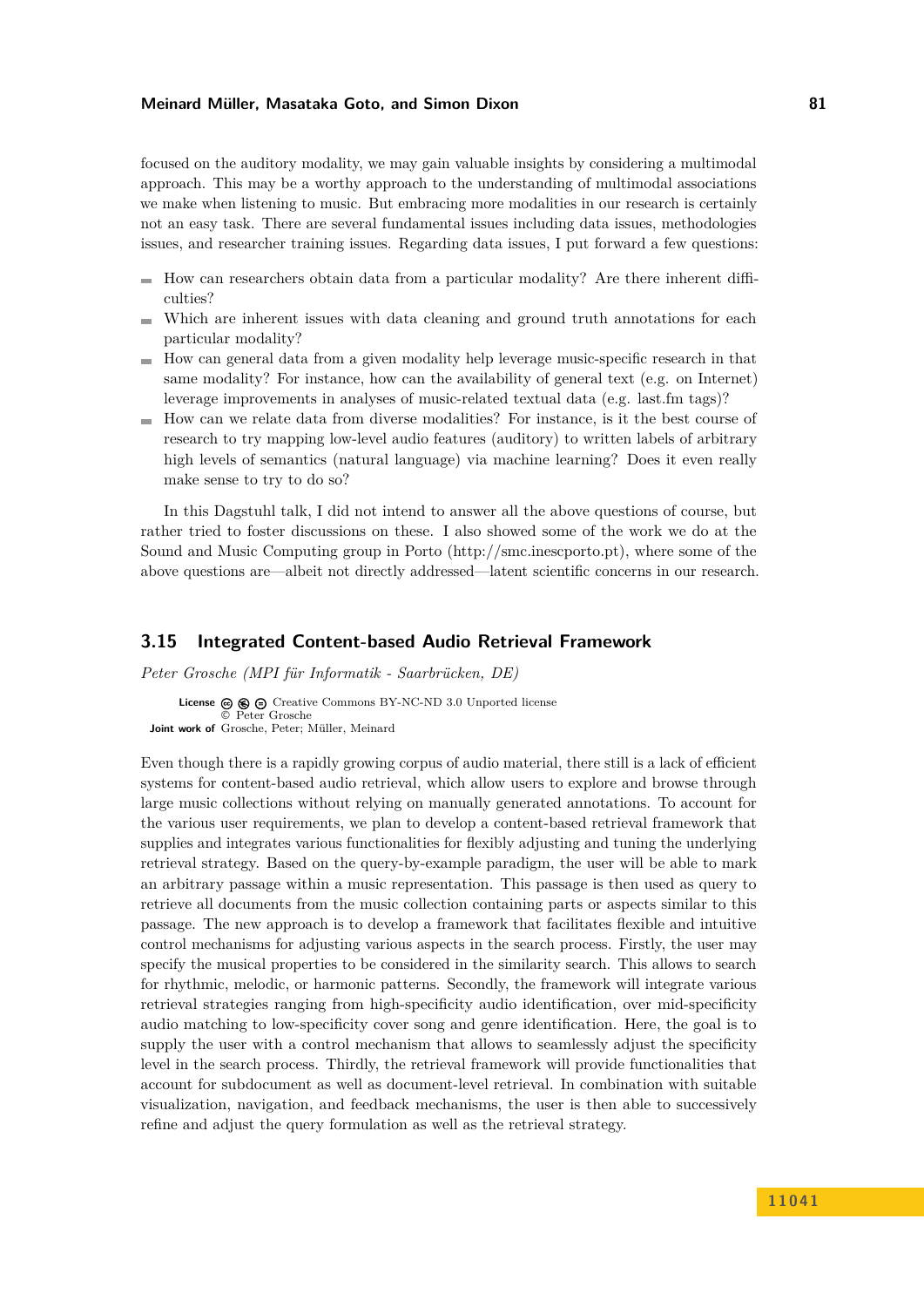# <span id="page-14-0"></span>**3.16 Integrating Different Knowledge Sources for the Computational Modeling of Flamenco Music**

*Emilia Gómez (Universitat Pompeu Fabra - Barcelona, ES)*

**License**  $\odot$   $\odot$   $\odot$  [Creative Commons BY-NC-ND 3.0 Unported](http://creativecommons.org/licenses/by-nc-nd/3.0/) license

© [Emilia Gómez](#page-14-0)

**Main reference** [Joaquín Mora, Francisco Gómez, Emilia Gómez, Francisco Escobar-Borrego, and José Miguel](http://mtg.upf.edu/research/projects/cofla) [Díaz-Báñez: "Characterization and Melodic Similarity of A Cappella Flamenco Cantes," Proc.](http://mtg.upf.edu/research/projects/cofla) [11th Int'l Society for Music Information Retrieval Conference \(ISMIR\), pp. 351–356, 2010.](http://mtg.upf.edu/research/projects/cofla) [Catherine Guastavino, Francisco Gómez, Godfried Toussaint, Fabrice Marandola, and Emilia](http://mtg.upf.edu/research/projects/cofla) [Gómez: "Measuring Similarity between Flamenco Rhythmic Patterns," Journal of New Music](http://mtg.upf.edu/research/projects/cofla) [Research 38\(2\), pp. 129–138, 2009.](http://mtg.upf.edu/research/projects/cofla) **URL** <http://mtg.upf.edu/research/projects/cofla>

There is a wealth of literature on music research that focuses on the understanding of music similarity from different viewpoints and on the computation of similarity distances to cluster different pieces according to composer, performer, genre or mood. This similarity measure is often based on comparing musical excerpts in audio format and measuring the distance of a set of content descriptors representative of different musical facets (e.g. the used instruments, rhythmic pattern or harmonic progression). Alternative approaches are based on comparing context information from the contrasted pieces (e.g. influences, temporal and geographical coincidences), which is usually extracted from the web or manually labelled. A combination of these two approaches (content and context) seems to be the most adequate solution, but there is still a limitation on current approaches. This might be due to the fact that there are still other information sources to consider, such as the listening conditions. State-of-the-art research has mainly focused on the analysis of music from the so-called "Western tradition," given that most music retrieval systems are targeted toward this kind of music. Nevertheless, some studies are now considering if the available descriptors and similarity distances are suitable when dealing with music from other traditions. In this situation, the notion of similarity is also affected by the listener's cultural background and his previous exposure to the considered musical structures.

We focus here in the study on flamenco music. Flamenco is a music tradition mostly originally from Andalusia, in southern Spain. The origin and evolution of flamenco styles and variants have been studied by different disciplines, mainly ethnomusicology, anthropology or literature. Prior studies have mainly focused on artists' biographies, lyrics and social context, and there are few works on music analysis. There are some difficulties and motivations for developing computational models of similarity in flamenco music: being an oral tradition, there are no written scores; there exist few quality historical recordings and music collections are spread and not consistently documented; flamenco is not as present on the web as other musical styles; cultural institutions and music platforms are concerned with the preservation and spreading of flamenco music, given its commercial and cultural interest.

The goal of our project is to develop computational models for computer-assisted description, similarity computation, comparative analysis and processing of flamenco music (http://mtg.upf.edu/research/projects/cofla). We want to integrate different knowledge sources: content description (computational analysis of recordings and music similarity algorithms), context information (expert analyses) and user modeling (human judgements). As a case study, we deal with flamenco a capella singing. We focus on melodic similarity, and we evaluate state-of-the-art algorithms for automatic transcription and similarity computation. We work with a music collection of the most representative performances from 4 different a capella singing styles, mainly Debla, Martinete and Toná. We focus on analyzing the melodic exposition, and we approach both inter-style classification and intra-style similarity. Some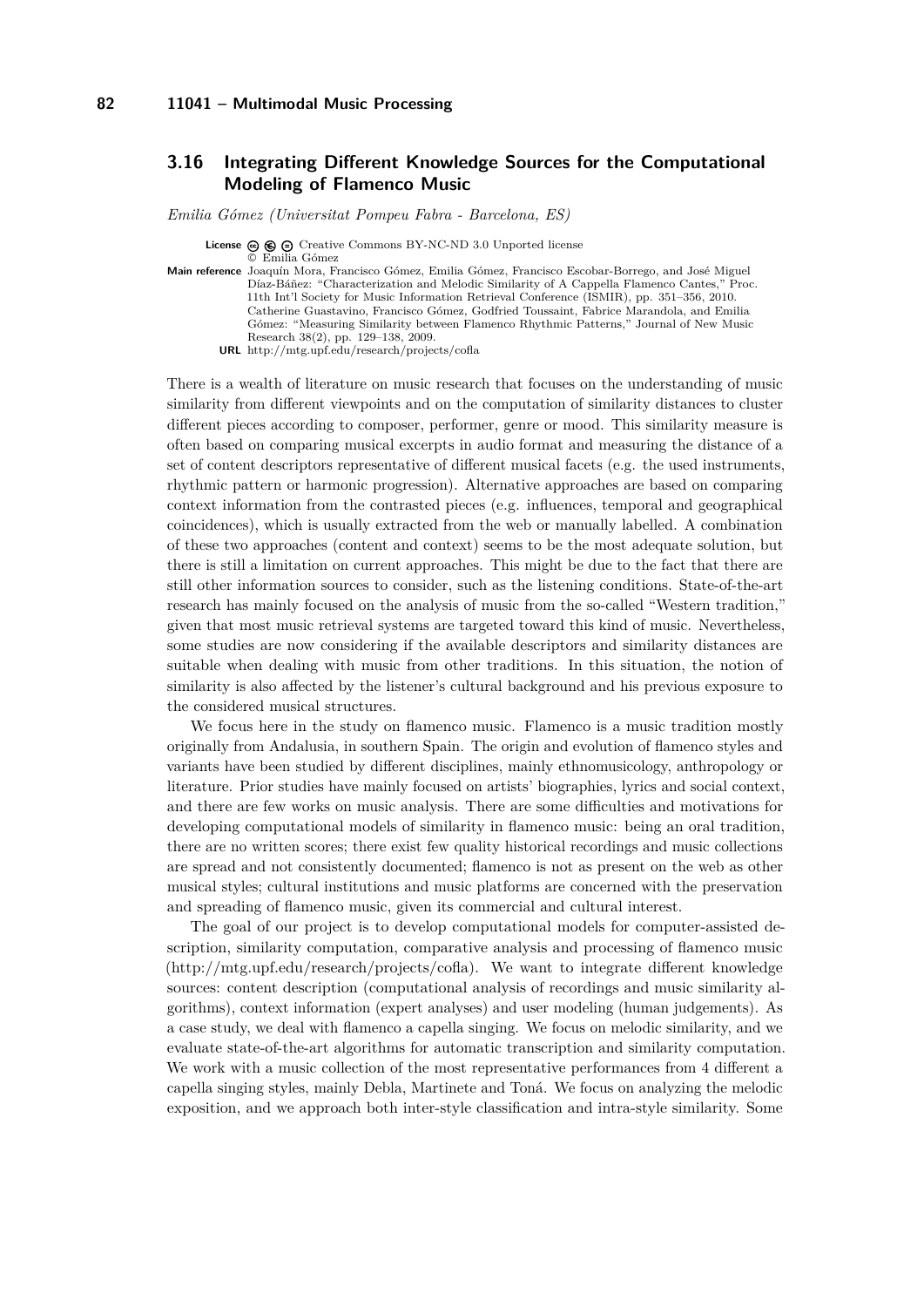of the challenges of this project are strongly connected to three of the topics discussed at Dagstuhl Seminar on Multimodal Music Processing: Multimodality, Evaluation and Ground Truth, and User Modeling.

- **Multimodality.** Flamenco research is highly multimodal, as we can combine different inputs when analyzing a certain performance: audio, video, context information (style and singer) and lyrics. These modalities are sometimes complementary and sometimes contradictory. In addition, we do not always have access to all of them simultaneously, so the main research to be done here is related to their integration in current algorithms. As mentioned before, this project intends to combine some of these modalities and their related knowledge sources by means of combined measures of similarity.
- **Evaluation and Ground Truth.** There are some difficulties in this project when evaluating algorithms for two different tasks: melodic transcription and similarity measurement. Regarding melodic transcription, we have adopted a two-stage evaluation procedure (annotations vs. corrections): first, we have collected manual melodic contour transcriptions from flamenco experts, where time information is not relevant and ornaments are removed; then, we have asked them to perform manual corrections and refinements of detailed transcriptions provided by the computational model. This allows us to gather and contrast both annotations of overall melodic contour and ornaments (melisma information). In the same way, we have gathered different sources of ground truth information for music similarity: list of relevant features, similarity ratings and validation of clusters/trees generated by computational models. We have observed that different ground-truth sources are complementary, and there is always a degree of subjectivity in each of them. Computational models should then integrate them and adopt procedures for interactive-validation and user-adapted annotation.
- **User Modeling.** Our project deals with two different user profiles: musicians with little m. knowledge of flamenco music and experts with high knowledge of flamenco music. We have observed a low correlation among their similarity ratings and the features they use to compare flamenco performances. Here, one particular challenge is to implement user-adapted similarity measures.

In conclusion, the integration of distinct knowledge sources as well as user adaptation are two key aspects in developing a computer-assisted model of flamenco music retrieval.

# <span id="page-15-0"></span>**3.17 Audio Signal Representations for Temporal Structure Segmentation**

*Florian Kaiser (TU Berlin, DE)*

License  $\circledcirc$   $\circledcirc$  [Creative Commons BY-NC-ND 3.0 Unported](http://creativecommons.org/licenses/by-nc-nd/3.0/) license © [Florian Kaiser](#page-15-0)

Music structural segmentation is the core of many MIR applications and remains the focus of many research activities. Most solutions proposed for this task were designed to either detect repetitive patterns or homogeneous acoustical segments in a self-similarity matrix of the audio signal. Depending on the parametrization, it is thus assumed that feature frames extracted over musical sections present some sort of statistical invariance, or that the sequence of features will be exactly repeated while the section is repeated. This assumption is however rarely fulfilled, and similarity matrices are often unable to yield a proper visualization of the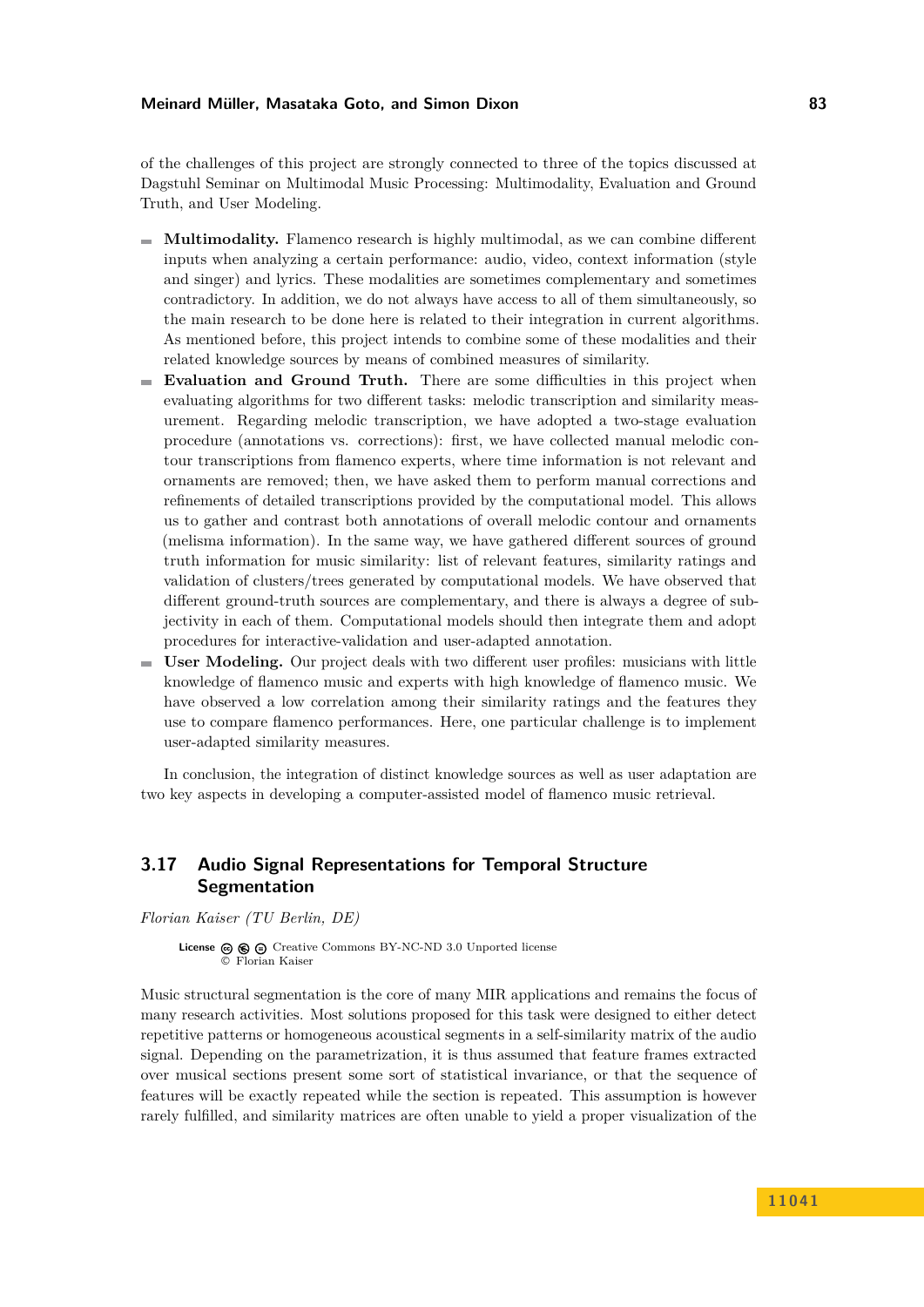actual structure. Modeling features over a local short-time horizon, some work has shown that introducing contextual information in the measure of similarity between two time instants of the audio signal could enhance the structure visualization. We follow this idea and propose to concatenate local chroma sequences in "Multi-Probe Histograms." Transitions between major chroma bins of adjacent frames are mapped to the bins of a histogram. This yields a fixed-size representation of the chroma sequence that condenses local temporal relations between feature frames and summarizes the whole sequence. Preliminary results show that embedding this modeling in a similarity matrix, structure visualization can be strongly enhanced. We would like to discuss the musical interpretation of such representations of chroma sequences, especially with regard to their relation to tonality and harmony.

# <span id="page-16-0"></span>**3.18 Between two Domains: Synergies of Music and Speech Information Retrieval**

*Frank Kurth (Fraunhofer FKIE, Wachtberg - Bonn, DE)*

**License**  $\circledcirc$   $\circledcirc$   $\circlearrowright$  [Creative Commons BY-NC-ND 3.0 Unported](http://creativecommons.org/licenses/by-nc-nd/3.0/) license © [Frank Kurth](#page-16-0)

From its early days on, research in Music Information Retrieval (MIR) has adapted various established technologies from speech processing. Some popular examples are the use of MFCC (Mel Frequency Cepstral Coefficients) features, dynamic time warping or hidden Markov models. Subsequently, those technologies were suitably adopted to the requirements of the music domain, and then considerably extended and complemented by a wide variety of novel methods. In the last years, we were interested in transferring technology in the opposite direction: How can research in Speech Retrieval profit from the—now more mature—methods developed in MIR? In particular, we investigated the domains of feature design, matching techniques, and exploitation of multimodal representations. As a concrete example, we derived novel speech features (HFCC-ENS) from chroma-based music features to develop a method for detecting short sequences of spoken words within a speech recording ("keyphrase spotting"), where the underlying search technology is based on an audio matching approach from MIR. In another example, we adapted a strategy from multimodal MIR to time-align a speech recording with a corresponding textual transcript. In contrast to methods from classical speech processing, the use of MIR-based strategies allowed us to develop methods which work in an unsupervised manner.

# <span id="page-16-1"></span>**3.19 Cross-Disciplinary Perspectives on Music Information Retrieval Challenges**

*Cynthia Liem (TU Delft, NL)*

**License**  $\textcircled{e}$   $\textcircled{e}$   $\textcircled{f}$  [Creative Commons BY-NC-ND 3.0 Unported](http://creativecommons.org/licenses/by-nc-nd/3.0/) license © [Cynthia Liem](#page-16-1)

Many tasks in Music Information Retrieval research take place at a conceptually high level. As the real-world "non-digital" versions of such tasks involve human understanding and interpretation of music, when computational methods are developed for performing these same tasks, methodological challenges occur. A clear-cut solution to overcoming these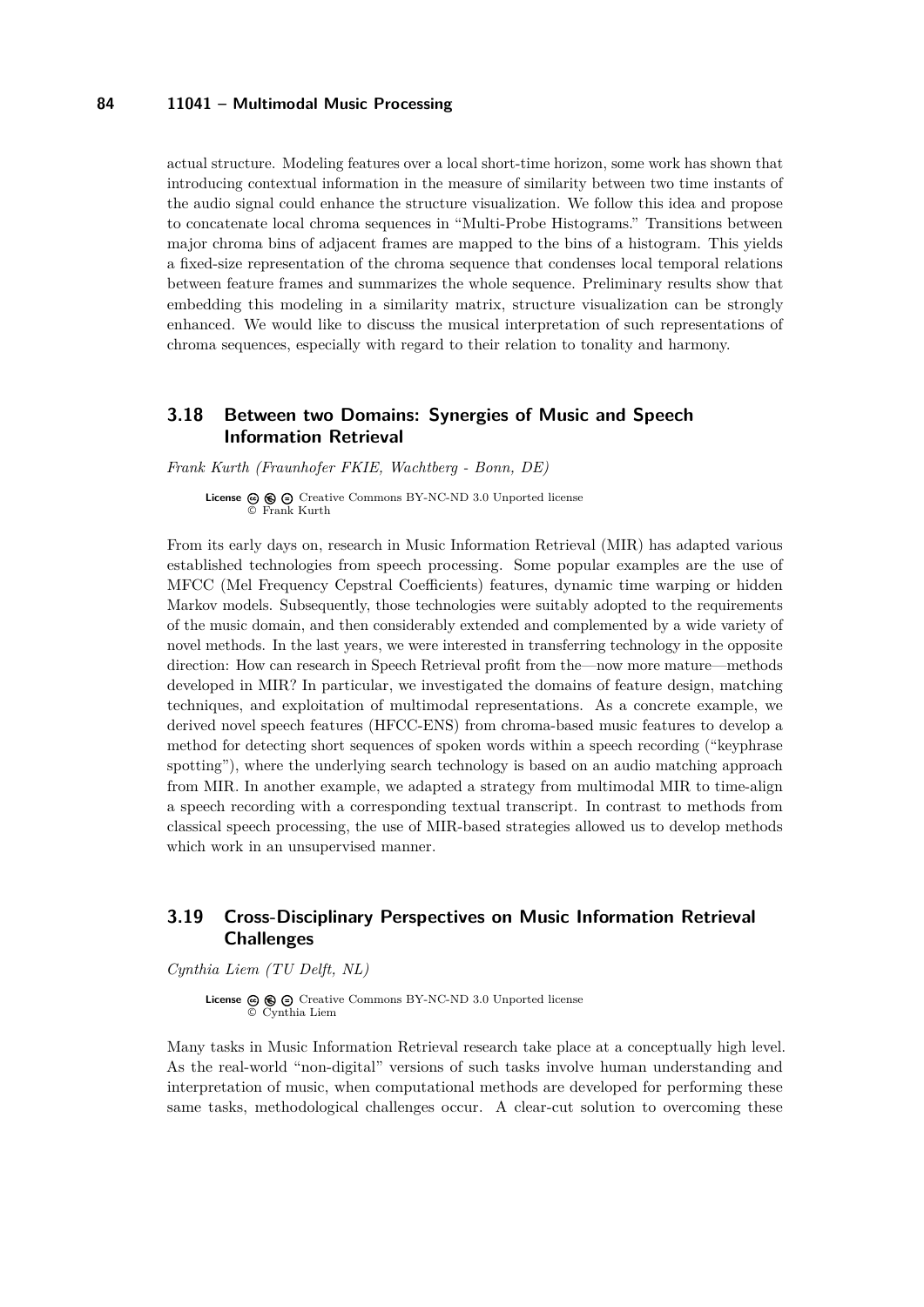challenges has not yet been found, which especially poses problems in the stages of result evaluation and interpretation.

Music Information Retrieval is not the first research field in which such challenges occur. Longer-established fields such as Artificial Intelligence, Computational Linguistics, Content-Based Image Retrieval, Multimedia and Interactive Information Retrieval have faced similar problems. The initial plan was to discuss whether we could identify specific directions from such external neighbouring fields that the Music-IR community could learn and benefit from in its own development. For example, are there any success stories or epic failures from other fields than we can follow or avoid? Are there common pitfalls, or open questions that have not been sufficiently resolved yet in any of those fields? Such considerations would stimulate a cross-disciplinary dialogue and exchange of ideas, and indicate opportunities where Music-IR can take initiative and start to play an exemplary role for neighbouring fields. While in the end, this topic did not become an official main discussion point at the seminar, throughout the whole week it became clear that cross-disciplinary knowledge transfers both to and from the MIR domain will indeed be valuable. Concrete neighbouring fields that were mentioned as being of interest and inspiration included Text Information Retrieval and Speech Recognition, but also Linguistics and Musicology, indicating a broad basis for further discussions.

# <span id="page-17-0"></span>**3.20 Analysis of Guitar Tabs and Chord Sequences**

*Robert Macrae (Queen Mary University of London, GB)*

**License**  $\textcircled{e}$   $\textcircled{e}$   $\textcircled{e}$  [Creative Commons BY-NC-ND 3.0 Unported](http://creativecommons.org/licenses/by-nc-nd/3.0/) license © [Robert Macrae](#page-17-0)

With over four and a half million tablatures and chord sequences (tabs), the world wide web holds vast quantities of hand annotated scores wrapped up in non-standardised ASCII text files. Theses scores are typically so incomplete, with errors, noise and duplicates that simply filtering out the correct tabs is challenging. Despite this, tabs are by far the most popular means of sharing musical instructions on the Internet. We are interested in developing tools that use text analysis and alignment for the automatic retrieval, interpretation and analysis of such files in order to filter out or recreate the true original music score from the multitude of tabs available. Ultimately it is hoped this work could allow for tab recommendation, tab synthesis, tab synchronisation/score following and integration with other music information for music processing.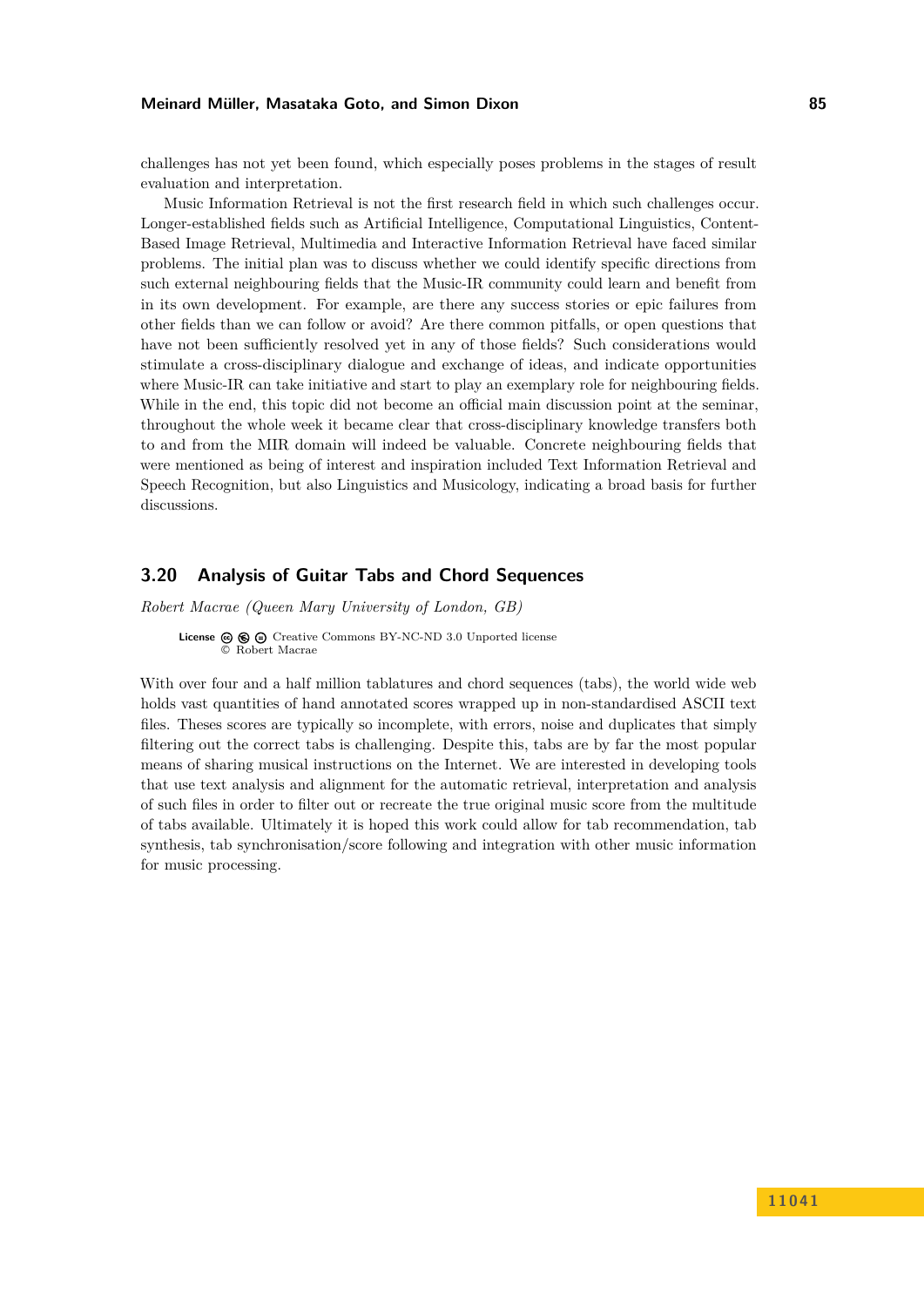# <span id="page-18-0"></span>**3.21 Lyrics-to-Audio Alignment: Methods of Integrating Textual Chord Labels and an Application**

*Matthias Mauch (AIST - Tsukuba, JP)*

**License**  $\odot$   $\odot$   $\odot$  [Creative Commons BY-NC-ND 3.0 Unported](http://creativecommons.org/licenses/by-nc-nd/3.0/) license © [Matthias Mauch](#page-18-0) **Joint work of** Mauch, Matthias; Fujihara, Hiromasa; Goto, Masataka **Main reference** [Matthias Mauch, Hiromasa Fujihara, and Masataka Goto: "Lyrics-to-Audio Alignment and](http://smcnetwork.org/node/1328) [Phrase-Level Segmentation Using Incomplete Internet-Style Chord Annotations," Proc. 7th](http://smcnetwork.org/node/1328) [Sound and Music Computing Conference \(SMC\), pp. 9–16, 2010.](http://smcnetwork.org/node/1328) **URL** <http://smcnetwork.org/node/1328>

Aligning lyrics to audio is by definition a multimodal task. It has a wide range of applications such as the automatic generation of karaoke scores, song-browsing by lyrics, and the generation of audio thumbnails. Existing methods are restricted to using only lyrics and match them to phoneme features extracted from the audio (usually mel-frequency cepstral coefficients). Our novel idea is to integrate the textual chord information provided in the paired chordslyrics format known from song books and Internet sites into the inference procedure. By doing so the text–audio bimodality is complemented by a second form of multimodality: timbre–harmony.

We proposed two novel methods that implement our idea. Firstly, assuming that all chords of a song are known, we extended a hidden Markov model (HMM) framework by including chord changes in the Markov chain and an additional audio feature (chroma) in the emission vector. Secondly, for the more realistic case in which some chord information is missing, we presented a method that recovers the missing chord information by exploiting repetition in the song. We conducted experiments with five changing parameters and showed that with accuracies of 87.5% and 76.0%, respectively, both methods perform better, with statistical significance, than the baseline. Furthermore, we demonstrated the "Song Prompter" software system, which acts as a performance assistant by showing horizontally scrolling lyrics and chords in a graphical user interface together with an audio accompaniment consisting of bass and MIDI drums. This application allowed us to show that the automatic alignment is accurate enough to be used in a musical performance.

# <span id="page-18-1"></span>**3.22 Synchronization-based Music Audio/Video Annotation**

*Meinard Müller (MPI für Informatik - Saarbrücken, DE)*

**License**  $\textcircled{e}$   $\textcircled{e}$   $\textcircled{e}$  [Creative Commons BY-NC-ND 3.0 Unported](http://creativecommons.org/licenses/by-nc-nd/3.0/) license © [Meinard Müller](#page-18-1)

For general music, there still is a significant gap between the demand of descriptive high-level features and the capability of existing feature extractors to automatically generating them. In particular, the automated extraction of high-level metadata from audio representations such as score parameters, timbre, melodies, instrumentation, or lyrics constitutes an extremely difficult problem with many yet unsolved problems. To bridge this gap, we suggest a knowledge-based approach for metadata extraction by exploiting the fact that one and the same piece of music often exists in several versions on different descriptive levels. For example, one version may encode explicit high-level information (score, lyrics, tablature, MIDI) and another version low-level information (audio, CD recording, video clip). Then the strategy is to use the information given by a high-level version in order to support localization and extraction of corresponding events in the low-level version. As a special case, this approach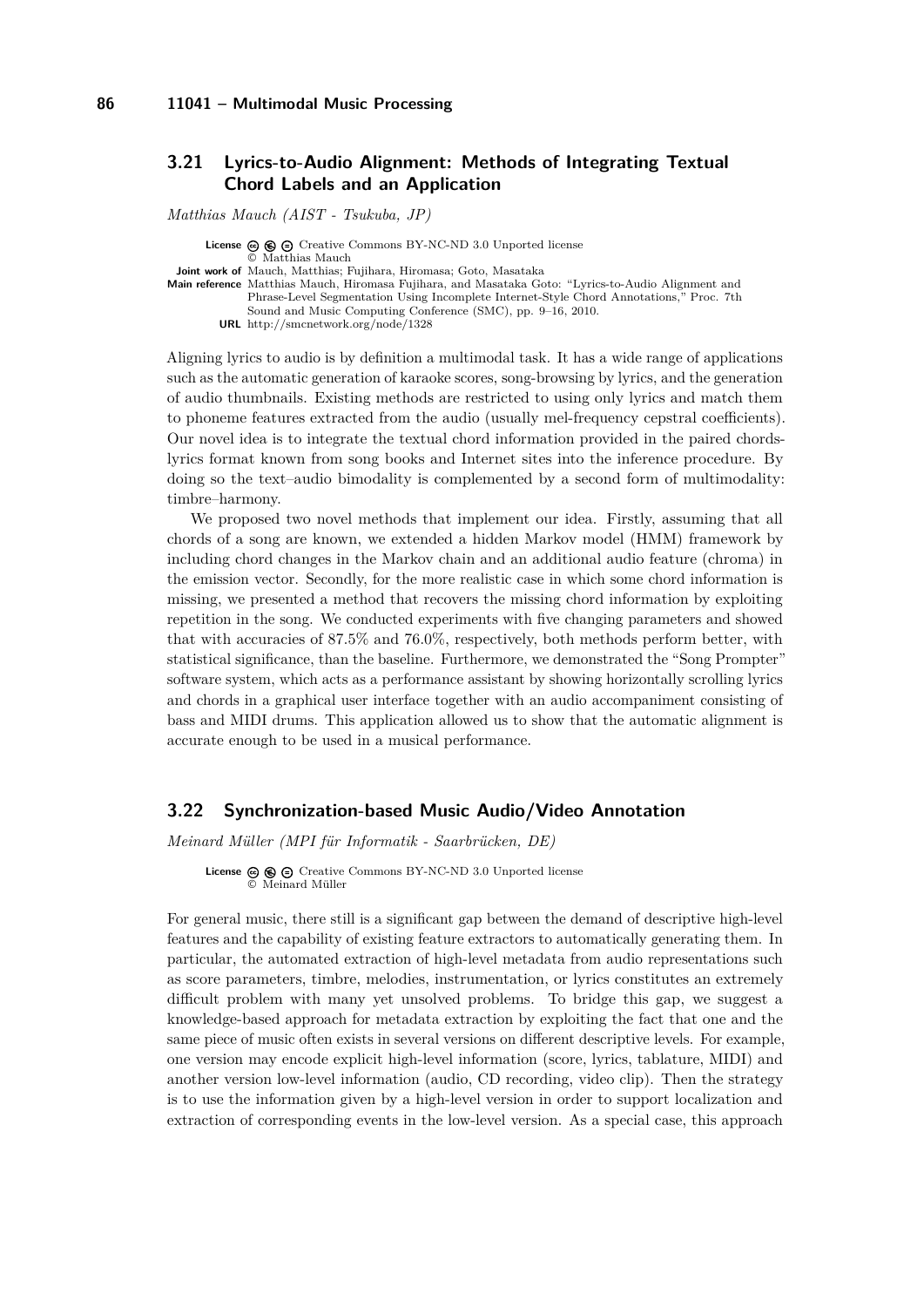has been successfully applied to align musical onset times of notes (given by some score representation) with corresponding physical onset times in some audio representation—a process, which can be regarded as an automatic knowledge-based annotation of the audio data. For the future, we will systematically refine and extend such a knowledge-based approach to automatically generate various kinds of metadata annotations and linking structures between music documents including new extraction techniques for higher level semantic descriptors such as harmonic progressions, tablature, lyrics, rhythm patterns, or motivic patterns.

# <span id="page-19-0"></span>**3.23 A Multi-Perspective Analysis of Chord Labeling Procedures**

*Meinard Müller (MPI für Informatik – Saarbrücken, DE)*

**License**  $\odot$   $\odot$   $\odot$  [Creative Commons BY-NC-ND 3.0 Unported](http://creativecommons.org/licenses/by-nc-nd/3.0/) license

© [Meinard Müller](#page-19-0) **Joint work of** Verena Konz; Müller, Meinard

**Main reference** [Verena Konz, Meinard Müller, and Sebastian Ewert: "A Multi-Perspective Evaluation Framework](Verena Konz, Meinard M{�}ller, and Sebastian Ewert: ``A Multi-Perspective Evaluation Framework for Chord Recognition,) [for Chord Recognition," Proc. 11th International Conference on Music Information Retrieval](Verena Konz, Meinard M{�}ller, and Sebastian Ewert: ``A Multi-Perspective Evaluation Framework for Chord Recognition,) [\(ISMIR\), pp. 9–14, 2010.](Verena Konz, Meinard M{�}ller, and Sebastian Ewert: ``A Multi-Perspective Evaluation Framework for Chord Recognition,)

The automated extraction of chord labels from audio recordings constitutes a major task in music information retrieval. To evaluate computer-based chord labeling procedures, one requires ground truth annotations for the underlying audio material. However, the manual generation of such annotations on the basis of audio recordings is tedious and time-consuming. On the other hand, trained musicians can easily derive chord labels from symbolic score data. In our contribution, we bridge this gap by describing a procedure that allows for transferring annotations and chord labels from the score domain to the audio domain and vice versa. Using music synchronization techniques, the general idea is to locally warp the annotations of all given data streams onto a common time axis, which then allows for a crossdomain evaluation of the various types of chord labels. As a further contribution, we extend this principle by introducing a multi-perspective evaluation framework for simultaneously comparing chord recognition results over multiple performances of the same piece of music. The revealed inconsistencies in the results do not only indicate limitations of the employed chord labeling strategies but also deepen the understanding of the underlying music material. Our multi-perspective visualization based on a musically meaningful time axis has turned out to be a valuable analysis tool for musicological tasks. In collaboration with musicologists, we are now investigating how recurrent tonal centers of a certain key can be determined automatically within large musical works.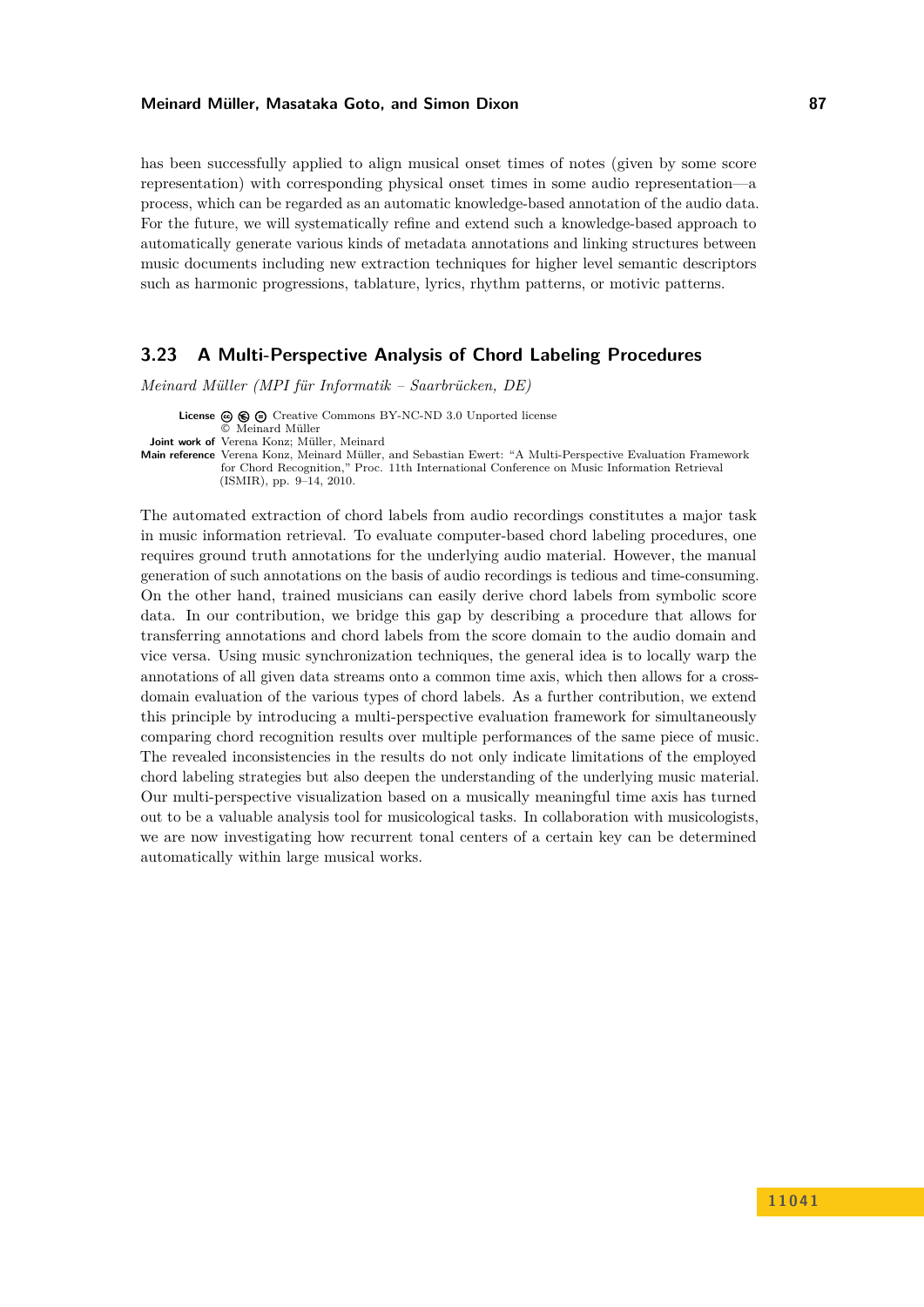# <span id="page-20-0"></span>**3.24 VocaListener: Synthesis of Human-Like Singing by Using User's Singing and Its Lyrics**

*Tomoyasu Nakano (AIST – Tsukuba, JP)*

**License**  $\circledcirc$   $\circledcirc$   $\circlearrowright$  [Creative Commons BY-NC-ND 3.0 Unported](http://creativecommons.org/licenses/by-nc-nd/3.0/) license © [Tomoyasu Nakano](#page-20-0) **Joint work of** Nakano, Tomoyasu; Goto, Masataka **Main reference** [Tomoyasu Nakano and Masataka Goto: "VocaListener: A Singing-to-Singing Synthesis System](http://smc2009.smcnetwork.org/programme/pdfs/175.pdf) [Based on Iterative Parameter Estimation," Proc. 6th Sound and Music Computing Conference](http://smc2009.smcnetwork.org/programme/pdfs/175.pdf) [\(SMC\), pp. 343–348, 2009.](http://smc2009.smcnetwork.org/programme/pdfs/175.pdf) **URL** <http://smc2009.smcnetwork.org/programme/pdfs/175.pdf>

Since 2007, many Japanese users have started to use commercial singing synthesis systems to produce music, and the number of listeners who enjoy synthesized singing is increasing. Over 100,000 copies of singing synthesis software based on Yamaha's Vocaloid have been sold, and various compact discs that include synthesized vocal tracks have appeared on commercial music charts in Japan. We presented the singing synthesis system "VocaListener" that iteratively estimates parameters for singing synthesis software from a user's singing voice with the help of song lyrics. Since a natural voice is provided by the user, the synthesized singing voice mimicking it can be human-like and natural without time-consuming manual adjustments. The iterative estimation provides robustness with respect to different singing synthesis systems and singer databases. Moreover, VocaListener has a highly accurate lyricsto-singing synchronization function, and its interface lets a user easily correct synchronization errors by simply pointing them out. In addition, VocaListener has a function to improve synthesized singing as if the user's singing skills were improved. Demonstration videos including examples of synthesized singing are available at [http://staff.aist.go.jp/t.nakano/](http://staff.aist.go.jp/t.nakano/VocaListener/) [VocaListener/.](http://staff.aist.go.jp/t.nakano/VocaListener/) In this seminar, we discussed mechanisms used in the VocaListener, presented some synthesized results, and indicated some future directions. Here, one main goal is to be able to synthesize singing voices that can not be distinguished any longer from human singing voices.

#### <span id="page-20-1"></span>**3.25 Modeling Novelty in Music Retrieval**

*Nicola Orio (University of Padova, IT)*

**License**  $\textcircled{e}$   $\textcircled{e}$   $\textcircled{e}$  [Creative Commons BY-NC-ND 3.0 Unported](http://creativecommons.org/licenses/by-nc-nd/3.0/) license © [Nicola Orio](#page-20-1)

One interesting aspect of available search engines is that sometimes, or maybe quite often, they fail and retrieve documents that are only slightly related to the user information needs. So they unwillingly introduce novelty in the retrieved list of documents by presenting unexpected results. These results may promote serendipity, help the user to discover new things, and may enlarge user interest—possibly even modifying the initial information needs. This contribution describes a draft idea, far to be tested, on how game theory results may be applied to model and somehow to control novelty in a music retrieval task. In particular, Prisoner's Dilemma seems to provide an interesting approach that is worth being explored. The idea is that parameters, algorithms, and different modalities behave as players who, at each time step, may choose whether or not to collaborate. The goal of each player is to maximize his or her payoff, while the goal of the envisaged system is to encourage players to change their strategy over time, to promote unexpected results to be presented to the user, and to hopefully improve the user's appreciation. Multimodal music retrieval is naturally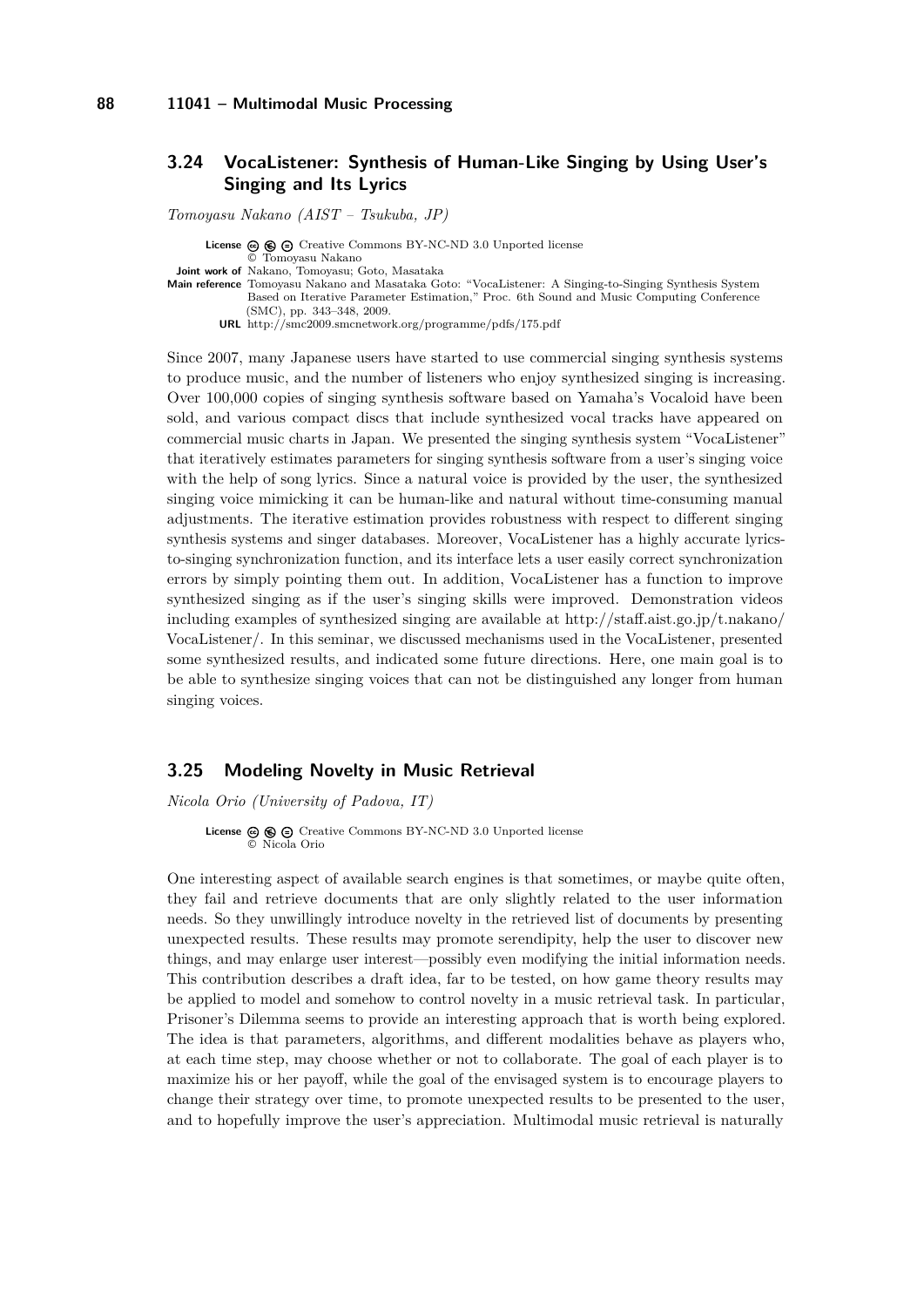based on the concept of cooperation between subsystems. Yet, cooperation is a complex phenomenon that encompasses also the possibility that individual strategies are based on betraying, at least from time to time, from which the overall system may be able to retrieve original items.

# <span id="page-21-0"></span>**3.26 Towards a Definition of the Description of Annotated M.I.R. Corpora**

*Geoffroy Peeters (Ircam - Paris, FR)*

**License**  $\textcircled{e}$   $\textcircled{e}$  [Creative Commons BY-NC-ND 3.0 Unported](http://creativecommons.org/licenses/by-nc-nd/3.0/) license © [Geoffroy Peeters](#page-21-0)

This presentation concerned a proposal for the definition of the description of annotated M.I.R. corpora. Given that the availability of annotated data within a given M.I.R. task usually corresponds to the start of a growing number of research activities (this has been the case for music genre classification, chord recognition, or music structure analysis), accessibility to annotated data must be considered as a major issue. Today, annotation data is often provided by various research labs (or companies) each one using its own annotation methodology and own concept definitions. This is not a problem by itself. However, the lack of descriptions of these methodologies or concepts (What is actually described? How is the data annotated?) is a problem in view of sustainability, usability, and sharing of such corpora. Therefore, it is essential to exactly define what and how annotations of M.I.R. corpa should be supplied and described. It should be noted that usual "standards" such as MPEG-7, RDF or Music-XML only concern the storage of the annotation, but not the description of the annotations themselves. The following issues become crucial for the description of corpora.

- What concepts are actually annotated? For example, in the case of structure annotations, which kind of structure is considered? In the case of chord annotations, what instruments or voices are considered? Only accompaniment, the leading voice, or both? For most M.I.R. corpora, the definitions of the concepts that are actually annotated are missing.
- How is the data actually annotated? Is the data derived from meta-data catalogues, from m. parameters of a synthesis process, or from human annotations? In the latter case, how many people were involved in the annotation process? What is the reliability of the data? Has cross-validation been applied?
- What are the actual annotation rules? For example, what is the temporal precision used for segment annotations? Which type of dictionary has been used for the labels? Are there equivalences between labels?
- How does the corpus look like? For example, what are the properties of the audio being  $\blacksquare$ described? Does the corpus consist of real or synthesized audio recordings? For which purposes have specific music-tracks been selected? Are these artificial recordings made specifically for the purpose of an annotation task?
- What are the storage formats for the raw data and annotation data? For example, in the case of audio material, are the files encoded as PCM or in some compressed form? Was the audio data synthesized from MIDI files? Are the annotations given in MPEG-7, RDF, or Music-XML?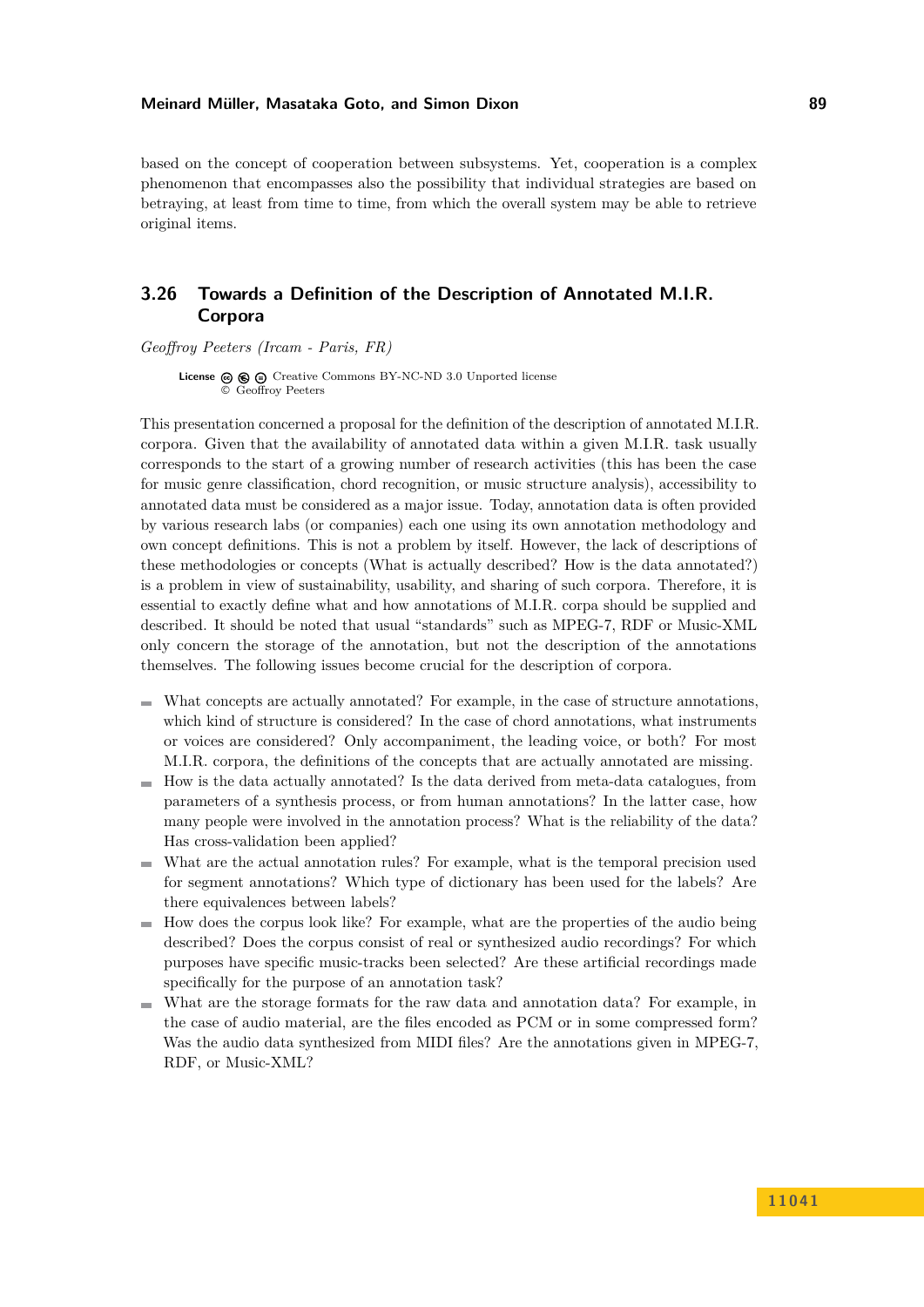# <span id="page-22-0"></span>**3.27 "Copy and Scale" Method for Doing Time-Localized M.I.R. Estimation: Application to Beat-tracking**

*Geoffroy Peeters (Ircam - Paris, FR)*

**License**  $\odot$   $\odot$   $\odot$  [Creative Commons BY-NC-ND 3.0 Unported](http://creativecommons.org/licenses/by-nc-nd/3.0/) license © [Geoffroy Peeters](#page-22-0) **Main reference** [Geoffroy Peeters: " 'Copy and Scale' Method for Doing Time-Localized M.I.R. Estimation:](Geoffroy Peeters: `` `Copy and Scale) [Application to Beat-tracking." Journal of New Music Research, Special issue on Music and](Geoffroy Peeters: `` `Copy and Scale) [Machine Learning, to appear.](Geoffroy Peeters: `` `Copy and Scale)

This presentation concerned a new algorithm, named "copy and scale" algorithm, with the goal to first estimate the local parameters of an unknown item (such as beat positions) simply by locating the closest item in a database and then to copy and scale the annotations of the located item to serve as the estimations for the unknown item. A nearest neighbour algorithm consists in assigning the information (such as music genre or mood) of the closest item of a pre-annotated database to an unknown target. It can be viewed as a "copy and paste" method. It is usually used for estimating global variables (such as genre or mood). The "copy and scale" method we propose allows for estimating local variables (i.e. variables that have a specific time location) and consists in "scaling" the closest item to adapt it to the properties of the unknown target. For this, we first represent the content of an audio signal using a sampled and tempo-normalized complex DFT of an onset-energy-function. This representation is used as the code over which the nearest neighbour (NN) search is performed. Along each code of the NN space, we store the corresponding annotated beat-marker positions in a normalized form. Once the closest code is found in the database, its tempo is assigned to the unknown item and the normalized beat-markers are scaled to this tempo in order to provide the estimation of the unknown item beat-markers. We perform a preliminary evaluation of this method and show that, with such a simple method, we can achieve results comparable to the ones obtained with sophisticated approaches.

#### <span id="page-22-1"></span>**3.28 Toward Reverted Indexing for Multimodal Music Retrieval**

*Jeremy Pickens (Catalyst Repository Systems, US)*

License  $\circledcirc \circledcirc \circ$  [Creative Commons BY-NC-ND 3.0 Unported](http://creativecommons.org/licenses/by-nc-nd/3.0/) license © [Jeremy Pickens](#page-22-1)

**Joint work of** Pickens, Jeremy; Cooper, Matthew; Golovchinsky, Gene

**Main reference** [Jeremy Pickens, Matthew Cooper, and Gene Golovchinsky: "Reverted Indexing for Feedback and](http://www.fxpal.com/publications/FXPAL-PR-10-581.pdf) [Expansion," Proc. 19th ACM International Conference on Information and Knowledge](http://www.fxpal.com/publications/FXPAL-PR-10-581.pdf) [Management \(CIKM\), pp. 26–30, 2010.](http://www.fxpal.com/publications/FXPAL-PR-10-581.pdf)

**URL** <http://www.fxpal.com/publications/FXPAL-PR-10-581.pdf>

Traditional text interactive information retrieval systems operate by creating inverted lists, or term indexes. For every term in the vocabulary, a list is created that contains the documents in which that term occurs and its relative frequency within each document. Retrieval algorithms then use these term frequencies alongside other collection statistics to identify the matching documents for a query. Recent advances turn the process around: instead of indexing documents, we index query result sets. First, a set of basis queries, representative of the collection as a whole, are chosen. Each query is then run through a retrieval system and the resulting document IDs are treated as terms while the score or rank of the document is used as the frequency statistic. Thus, an index of documents retrieved by basis queries is created. We call this index a reverted index. With reverted indexes, standard retrieval algorithms can retrieve the best basis queries (as results) for a set of documents (used as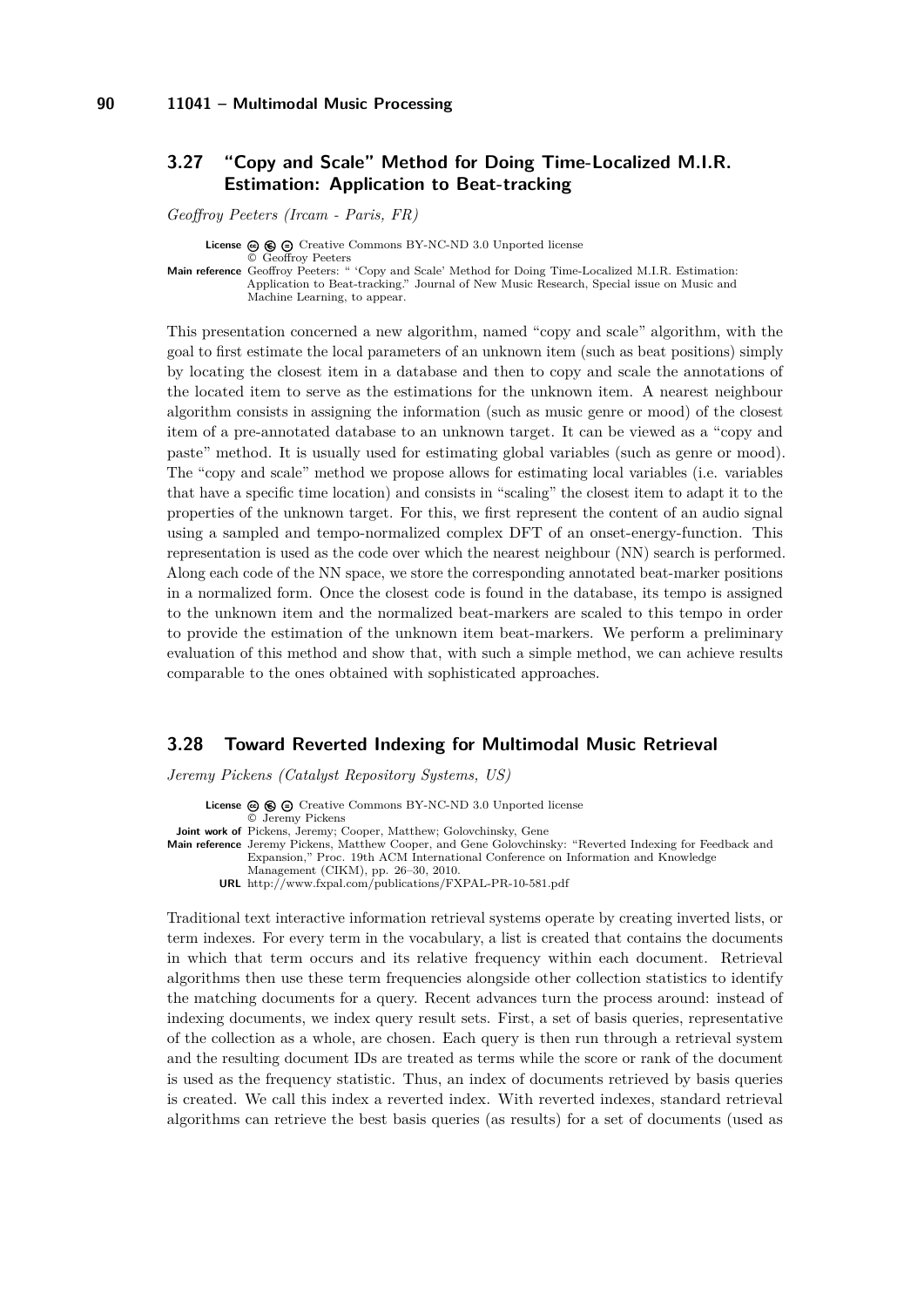queries). These recovered queries can then be used to identify additional related documents or to aid the user in query formulation, selection, and feedback.

In this presentation, we proposed applying the idea of reverted indexing to multimodal music retrieval by extending the set of basis queries to multiple modalities: pitch, rhythm, tempo, harmony, timbre, lyric, and structure to name but a few. As it is the results of each of these query modalities that are being indexed rather than the features and structures that go into ranking the results of each modality, basis queries from different modalities can be combined into a single index. At runtime, standard retrieval algorithms can again be used to retrieve the best basis queries (as results) for a set of documents (used as queries). These multimodal basis queries can then be recombined in an ad hoc manner to identify related pieces of music.

# <span id="page-23-0"></span>**3.29 Future of Music Search and Consumptions—Results of the CHORUS+ Think Tank at MIDEM2011**

*Andreas Rauber (TU Wien, AT)*

**License**  $\textcircled{e}$   $\textcircled{e}$   $\textcircled{e}$  [Creative Commons BY-NC-ND 3.0 Unported](http://creativecommons.org/licenses/by-nc-nd/3.0/) license © [Andreas Rauber](#page-23-0)

CHORUS+ (EU FP7 Coordinating Action) organized a highly focused Think Tank on "Music Search and Consumption" with a small group of key industry experts to identify needs and directions for research in Music IR at MIDEM (Marché international de l'édition musicale). The presentation reported on the key suggestions and findings from this Think Tank, specifically focusing on the gaps between the vision for music search and consumption, what research is working on, and what the market is (planning) to deliver. The Think Tank was supported by an on-line questionnaire, which has also been answered by numerous participants in this seminar. The first part of it is rather standard statistical information while the questions towards the end try to identify the biggest gaps and visions for required tools, technologies and services. Results of both the questionnaire as well as the Think Tank highlight the importance, particularly of personalization and recommender technology, with some disagreement concerning the suitability of existing methods. Further highlights include an anticipated shift from ownership-based access to music to access-based, with business models likely shifting from an object-based towards an attention-based model.

# <span id="page-23-1"></span>**3.30 Multimodal/Multi-level Integration Strategies for Music Signal Processing**

*Gaël Richard (TELECOM-Paristech – Paris, FR)*

License  $\circledcirc \circledcirc \circ$  [Creative Commons BY-NC-ND 3.0 Unported](http://creativecommons.org/licenses/by-nc-nd/3.0/) license © [Gaël Richard](#page-23-1) **Main reference** [Olivier Gillet, Slim Essid, and Gaël Richard: "On the Correlation of Audio and Visual](http://www.telecom-paristech.fr/~grichard/) [Segmentations of Music Videos," IEEE Trans. on Circuits and Systems for Video Technology, 17](http://www.telecom-paristech.fr/~grichard/)

[\(2\), pp 347-355, 2007.](http://www.telecom-paristech.fr/~grichard/)

The purpose of this talk was to highlight the interest and challenges of multimodality or multi-level integration by discussing a selection of our prior studies in multimodal music signal processing. The first challenge addressed consisted in a discussion on which ways audio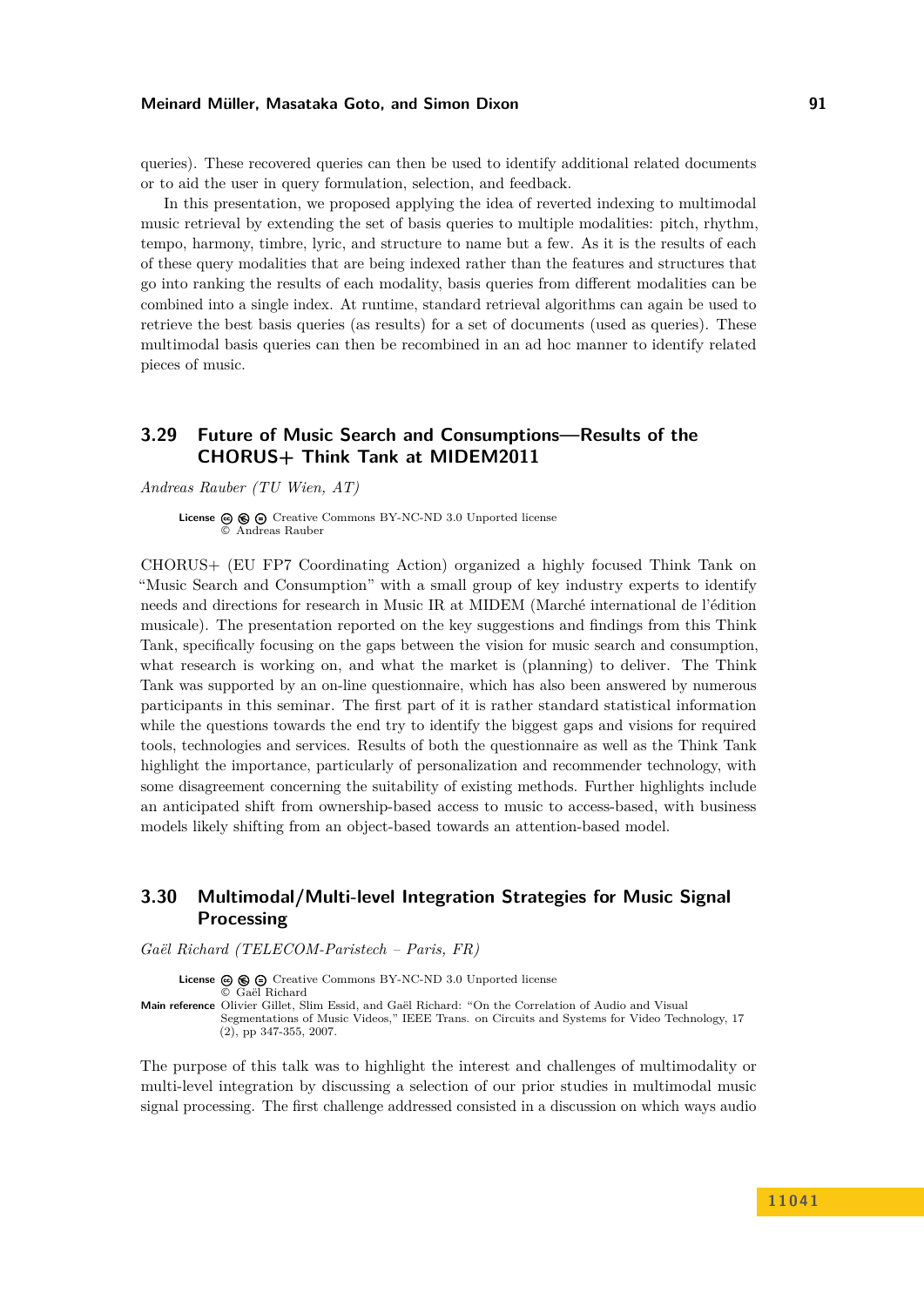source separation could be improved when some additional information about the sources such as the musical score, beats, or the sung melody is known. A potential application of active listening involving audio-informed source separation and watermarking was also discussed.

As second topic, we discussed possible strategies for combining features that are calculated at different frame rates or that represent different semantics levels. In particular, it was shown that, besides the well known early and late fusion strategies, it may be appropriate to consider other approaches that iteratively (or jointly) exploit information given by the various modalities to improve estimates for the other modalities. In the same spirit, an example of cross-modality search was discussed. More specifically, it was shown how cross-correlation between semantic functions automatically extracted from each stream can lead to efficient inter-modality search for information retrieval or content authoring. Here, specific examples on music videos were given including a short demonstration on an audio-based video search prototype.

As a third topic, the strategy of considering the time evolution of audio features simultaneously at different temporal levels was addressed. This so-called multi-level feature integration was discussed with a specific focus on the appropriateness to combine both early and late fusion strategies. Finally, a set of questions was selected intended as initial input for further group discussions.

### <span id="page-24-0"></span>**3.31 Personalization in Multimodal Music Retrieval**

*Markus Schedl (Universität Linz, AT)*

**License**  $\textcircled{e}$   $\textcircled{e}$   $\textcircled{e}$  [Creative Commons BY-NC-ND 3.0 Unported](http://creativecommons.org/licenses/by-nc-nd/3.0/) license © [Markus Schedl](#page-24-0)

This talk provided an overview of current research endeavors and existing solutions in multimodal music retrieval, where the term "multimodal" relates to two aspects. Accounting for the context of a piece of music or an artist constitutes the first aspect, while the second one relates to incorporating the user context. Adding "traditional" signal-based audio analysis, I proposed a model that incorporates three broad categories of influence factors for music retrieval and music similarity computation: music content, music context, and user context. The music context is introduced as all the information that is important to the music, albeit not directly extractable from the audio signal. Such information includes, for example, editorial or collaboratively assembled meta-data, lyrics in textual form, cultural background of an artist, or images of album covers. The user context, in contrast, is defined by various external factors that influence how a listener perceives music. It is therefore strongly related to user modeling and personalization, both facets of music information research that have not gained large attention by the MIR community so far. In my estimation, adding personalization aspects to existing music retrieval systems (for example, playlist generators, recommender systems, or visual browsers) constitutes one key issue in future MIR research.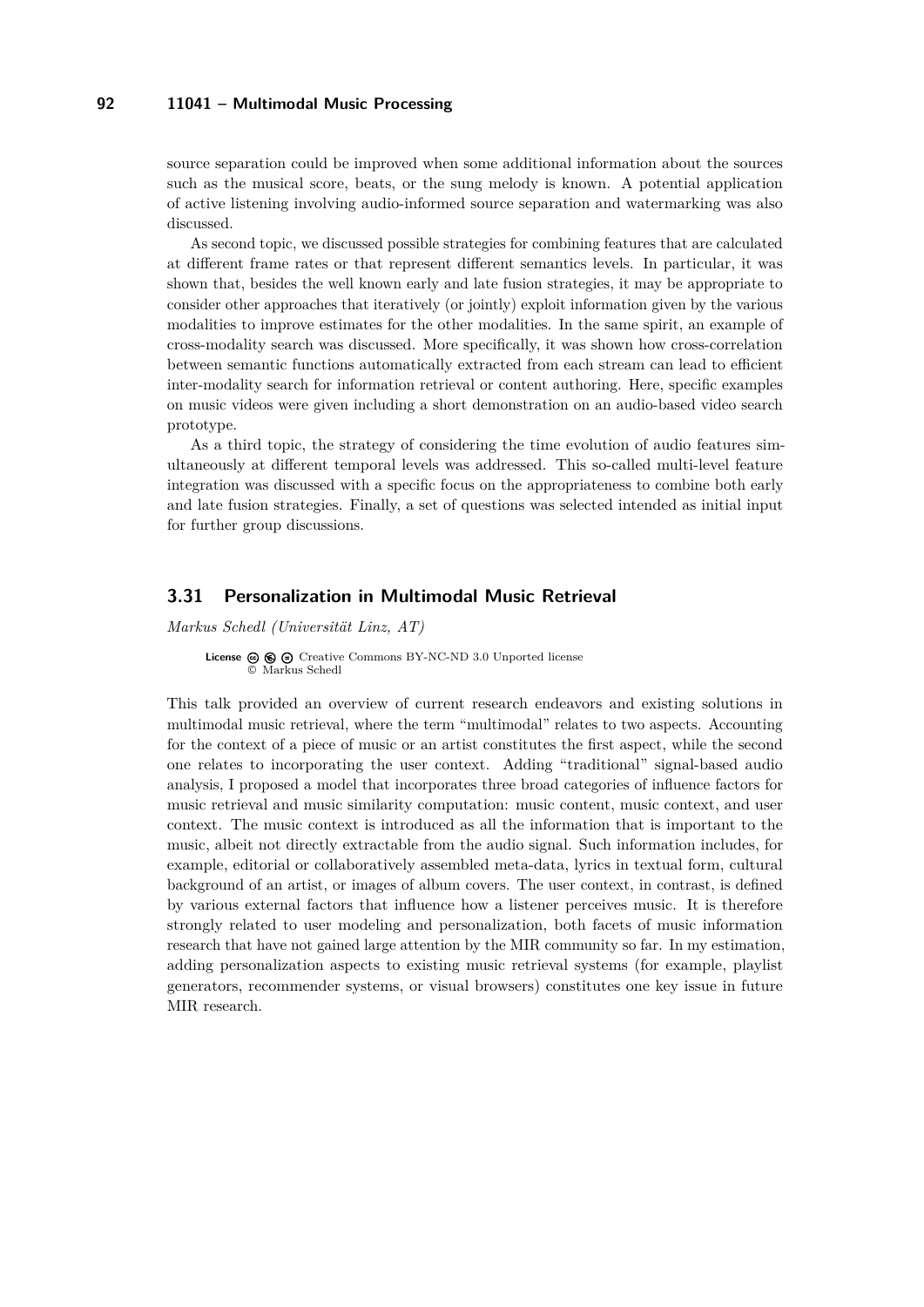### <span id="page-25-0"></span>**3.32 Next Gen Music Analysis: Some Inspirations from Speech**

*Björn Schuller (TU München, DE)*

**License**  $\textcircled{e}$   $\textcircled{e}$   $\textcircled{e}$  [Creative Commons BY-NC-ND 3.0 Unported](http://creativecommons.org/licenses/by-nc-nd/3.0/) license © [Björn Schuller](#page-25-0)

Numerous ideas have been transferred in the past between the fields of Music Information Retrieval (MIR) and Automatic Speech Processing (ASP) including the usage of synthesized speech/chords for model training, feature brute-forcing, language modelling, bag-of-words, and Mel-Frequency Cepstral Coefficients. In this light, opportunities for further cross-discipline methodology transfer were discussed starting from a unified perspective on speech and music analysis. Such may include next generation MIR tasks such as recognition of age, height, weight, ethnicity, voice quality, likability, personality, as well as verification of performers and sung language identification. Concerning databases, rich transcription including several MIR tasks for single databases and added meta-information allow for combined analysis. Non-prototypical instance selection and partitioning including development sets are further to become more standard in MIR. Next, many classification and regression approaches recently evolved for ASP including tailored Graphical Models, Long-Short-Term-Memory enhanced architectures, and Gaussian Mixture Model supervectors for Support Vector Machines. Multitask Learning, Grid Search or similar optimization techniques and Self-Learning are further candidates for interesting advances in the field of MIR. Considering Multimodal Music Processing (MMP), fusion by synthesis and asynchronous stream processing provide elaborate techniques used in Audio-visual Speech Recognition. In addition, more fully automated MIR studies could be seen, where all data has to be retrieved from the web or derived from mid-level features based on automatic recognition. Ground truth interpretation by kappa and alpha measures and result interpretation by significances or effect power is also yet to become more common in MIR. Overall, several options for transferring recent developments in speech analysis to the MIR field exists. In the future, transfer from the fields of image and video analysis looking in particular at MMP as well as combined music and speech (and sound) analysis to maximally exploit mutual dependencies may become increasingly interesting.

# <span id="page-25-1"></span>**3.33 PROBADO: A Multimodal Music Library Systems**

*Verena Thomas (Universität Bonn, DE)*

**License**  $\textcircled{e}$   $\textcircled{e}$   $\textcircled{e}$  [Creative Commons BY-NC-ND 3.0 Unported](http://creativecommons.org/licenses/by-nc-nd/3.0/) license © [Verena Thomas](#page-25-1) **Joint work of** Thomas, Verena; Damm, David; Fremerey, Christian; Clausen, Michael **URL** <http://www.probado.de>

As part of the PROBADO (Prototypischer Betrieb allgemeiner Dokumente) project, we aim at developing a prototypical digital music library system which is tested and implemented at the Bavarian State Library in Munich. Besides an appealing user interface following the WYSIWYH ("What You See Is What You Hear") paradigm, a widely automated processing workflow including digitization, indexing, annotation, and presentation has been developed. To allow for content based search (audio, lyrics, and symbolic representations) as well as convenient document presentation anb browsing, several state-of-the-art MIR techniques have been integrated into the system.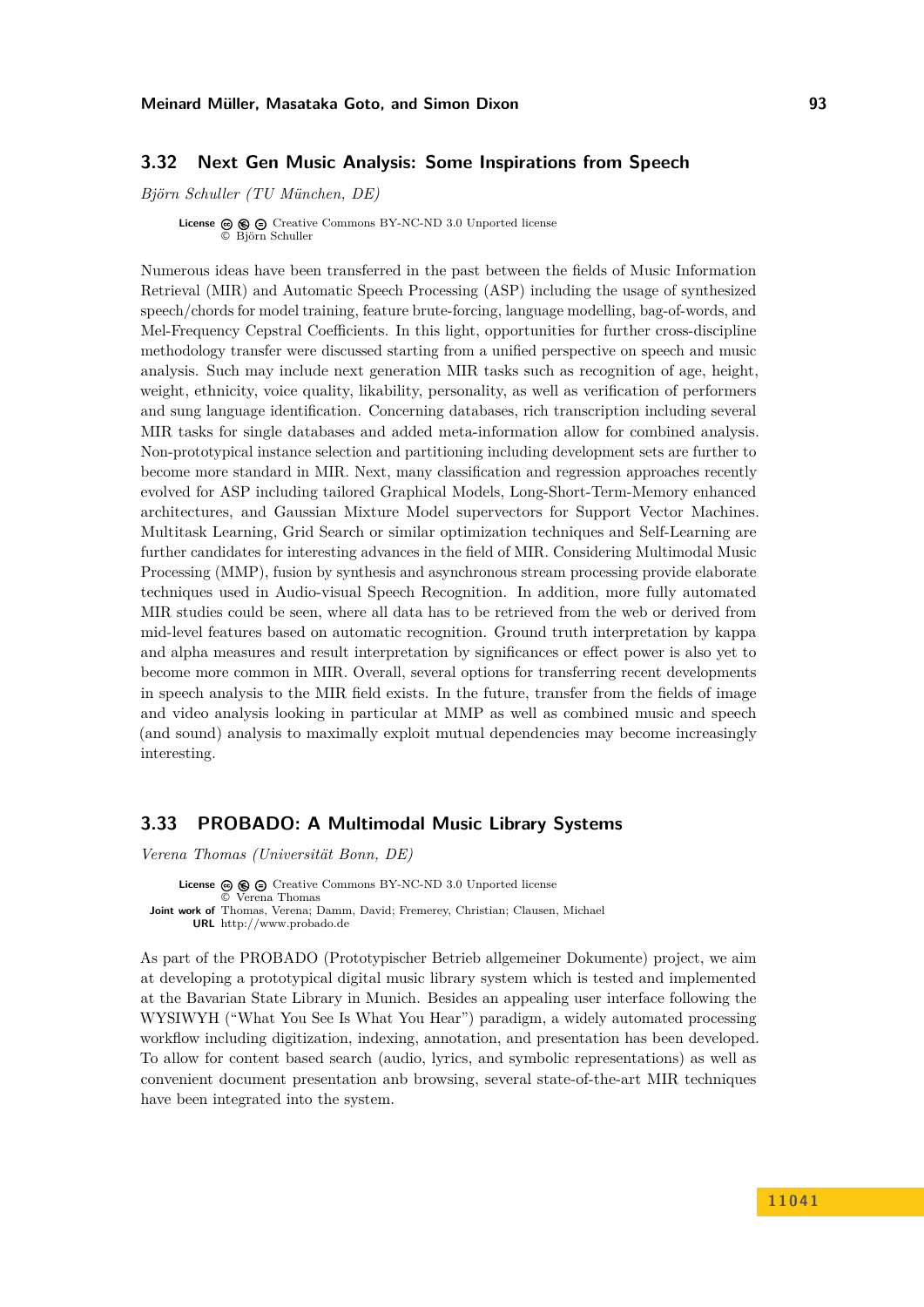### <span id="page-26-0"></span>**3.34 A User Interface for Motivic Analysis**

*Verena Thomas (Universität Bonn, DE)*

**License**  $\textcircled{e}$   $\textcircled{e}$   $\textcircled{f}$  [Creative Commons BY-NC-ND 3.0 Unported](http://creativecommons.org/licenses/by-nc-nd/3.0/) license © [Verena Thomas](#page-26-0) **Joint work of** Thomas, Verena; Clausen, Michael

Besides developing methods for identifying patterns in symbolic music documents and determining repetitions of these patterns within the document, it is important to provide a user interface for visualizing the analysis results. We presented a first prototype of such a system offering a piano roll like visualization of the analyzed piece of music. The system identifies repeating patterns within the piece of music, their occurrences throughout the piece as well as the type of occurrence such repetitions with equal musical intervals, retrogrades, inversions and retrograde inversions of musical intervals, as well as repetitions with respect to the note durations. In addition, the hierarchical structure of the identified patterns is analyzed and visualized by the system.

### <span id="page-26-1"></span>**3.35 Mobile Multimodal Music Processing for Edutainment and eHealth**

*Ye Wang (National University of Singapore, SG)*

**License**  $\circledcirc$   $\circledcirc$   $\circlearrowright$  [Creative Commons BY-NC-ND 3.0 Unported](http://creativecommons.org/licenses/by-nc-nd/3.0/) license © [Ye Wang](#page-26-1)

Multimodal smartphones are powerful enough for real-time music processing and can be easily connected to the Internet wirelessly. In this context, I presented our research endeavors at National University of Singapore, leveraging multimodal music processing on smartphones for edutainment and eHealth applications. We have also built a private cloud computing cluster dedicated for the backend computing and Internet scale MIR.

Edutainment is an important research topic, as it seeks to find new ways for applying technology to the education environment in an entertaining format. Our efforts in this area have produced the MOGCLASS prototype which has been successfully deployed in three primary schools and the Muscular Dystrophy Association (Singapore) with positive feedback. MOGCLASS has received enthusiastic comments from members in the Curriculum Planning and Development Department of the Ministry of Education (Singapore) and has started commercial licensing to schools. e-Health seeks to apply web-based and mobile technologies to create new health solutions. We have begun core research in building systems for elderly-care applications that mix mobile computing and domain specific music retrieval. We want to mention two specific current projects.

- $\blacksquare$  In the MusicalWalk project, we are developing a web based system that allows music therapists to find suitable pieces of music to facilitate rhythmic auditory stimulation (RAS)-based gait training for a patient with Parkinson's disease.
- $\blacksquare$  In the EZSleep project, we are investigating technologies for selecting the best sequence of music for improved sleep quality of an insomniac by learning his or her biophysical indicators and mapping them to content-based musical descriptors.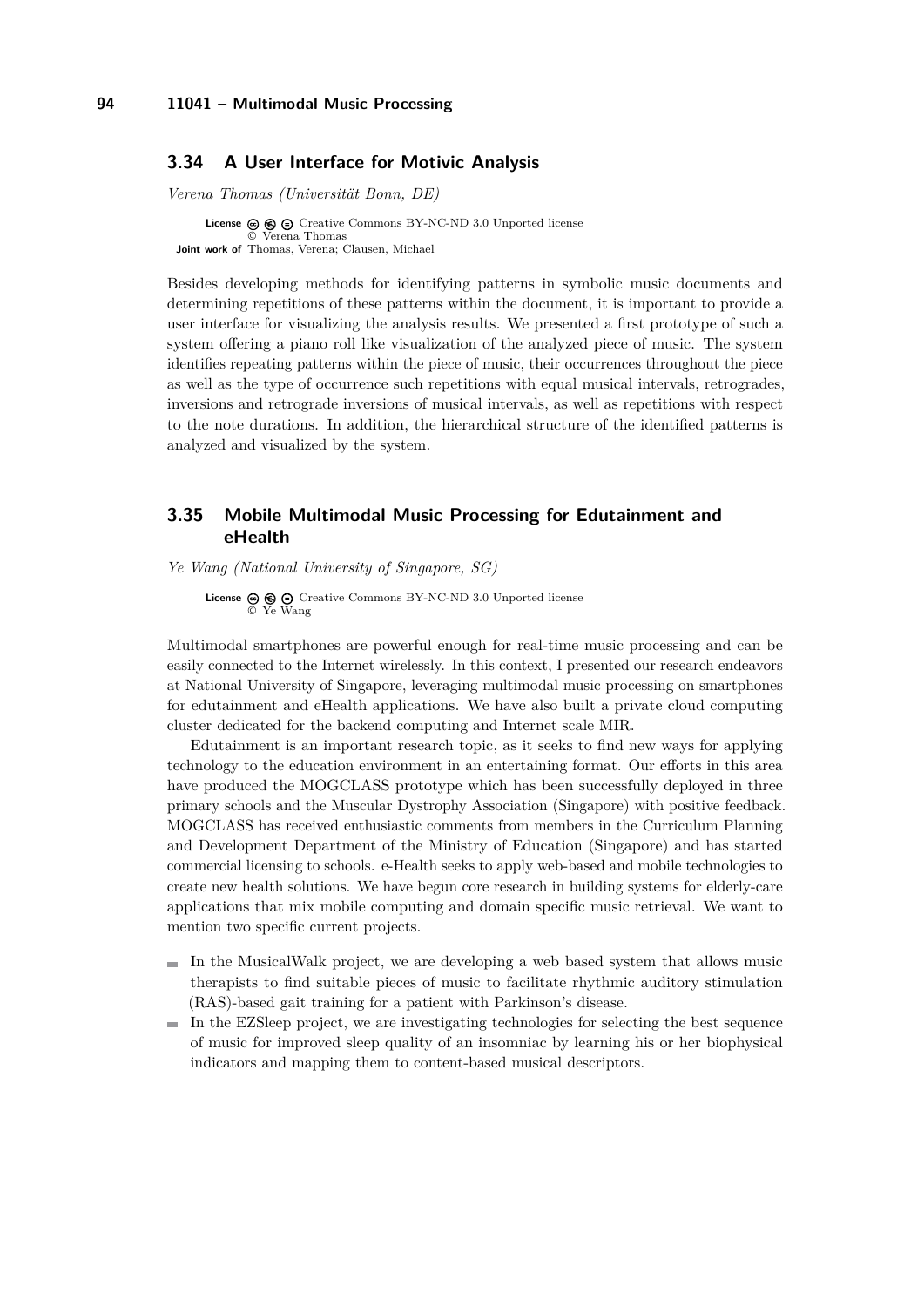### <span id="page-27-0"></span>**3.36 What is it Like to be a Musicologist?**

*Frans Wiering (Utrecht University, NL)*

**License**  $\textcircled{e}$   $\textcircled{e}$   $\textcircled{e}$  [Creative Commons BY-NC-ND 3.0 Unported](http://creativecommons.org/licenses/by-nc-nd/3.0/) license © [Frans Wiering](#page-27-0)

In this presentation, I investigated the relationship between present-day musicology and computational music processing. These two fields seem to be far apart: computing has at best a role as tool supplier in mainstream musicological research and musicology figures mainly as a source of domain knowledge and ground truth in computational music processing. Setting aside the matter of different methodologies, there seem to exist completely different views as to what music is. One important reason why this is the case relates to the crisis that took place in musicology in the late 1980s.

Before that time, musicology used to be first of all about Western classical music. Its central concept was the musical "work," the autonomous artistic creation exemplified by the score that captured the composer's intention. This "positivist" view of music was not so much superseded as stripped of its credibility in the following decades of "critical" musicology. The work concept itself was shown to be a cultural construction, loaded with prejudice against other possible views of music. Critical musicology has today become mainstream musicology, examining musical meaning, subjectivity, culture, context, gender and identity rather than beauty, structure and indeed "the music itself."

Music processing is first of all about music as data, whether notation, audio or otherwise. Its benefits are the well-known ones of computation: size, speed, accuracy and formal modelling, but the mismatch with musicology is obvious. However, a common ground may be found in what David Huron has called a "new empiricist" approach. Studies of context, subjectivity and meaning generation may benefit from data-rich approaches complementing the anecdotic evidence that they generally are based on. For example, in meaning generation high-level musical patterns shared between different pieces play an important role, but to understand this role massive amounts of music need to be analysed.

# <span id="page-27-1"></span>**3.37 What does it Mean to "Process" "Music"?**

*Geraint A. Wiggins (Goldsmiths, University of London, GB)*

**License**  $\circledcirc$   $\circledcirc$   $\circlearrowright$  [Creative Commons BY-NC-ND 3.0 Unported](http://creativecommons.org/licenses/by-nc-nd/3.0/) license © [Geraint A. Wiggins](#page-27-1)

There is a significant gap (sometimes called a "semantic" gap, but that is only partly correct in one particularly narrow usage of the word "semantic") between the audio signal, which corresponds with "Sound" in the air, and "Music" which is the experience that arises in an appropriately enculturated human mind as a result of the application of an appropriate audio stimulus. My research is about understanding "Music" from this viewpoint, and identifying representations that properly model the human experience of music, and studying their properties. This entails a certain amount of perceptual and cognitive psychology, since, I claim, the word "Music" has no meaning except where a mind is involved. In this my presentation, I tried to bridge the (non-semantic) gap between audio signals and the human experience of music, via what are sometimes called symbolic, mid-level, or discrete representations. While none of these names are incorrect, none of them captures the point: to be meaningful, the representations need to be perceptually and/or cognitively valid.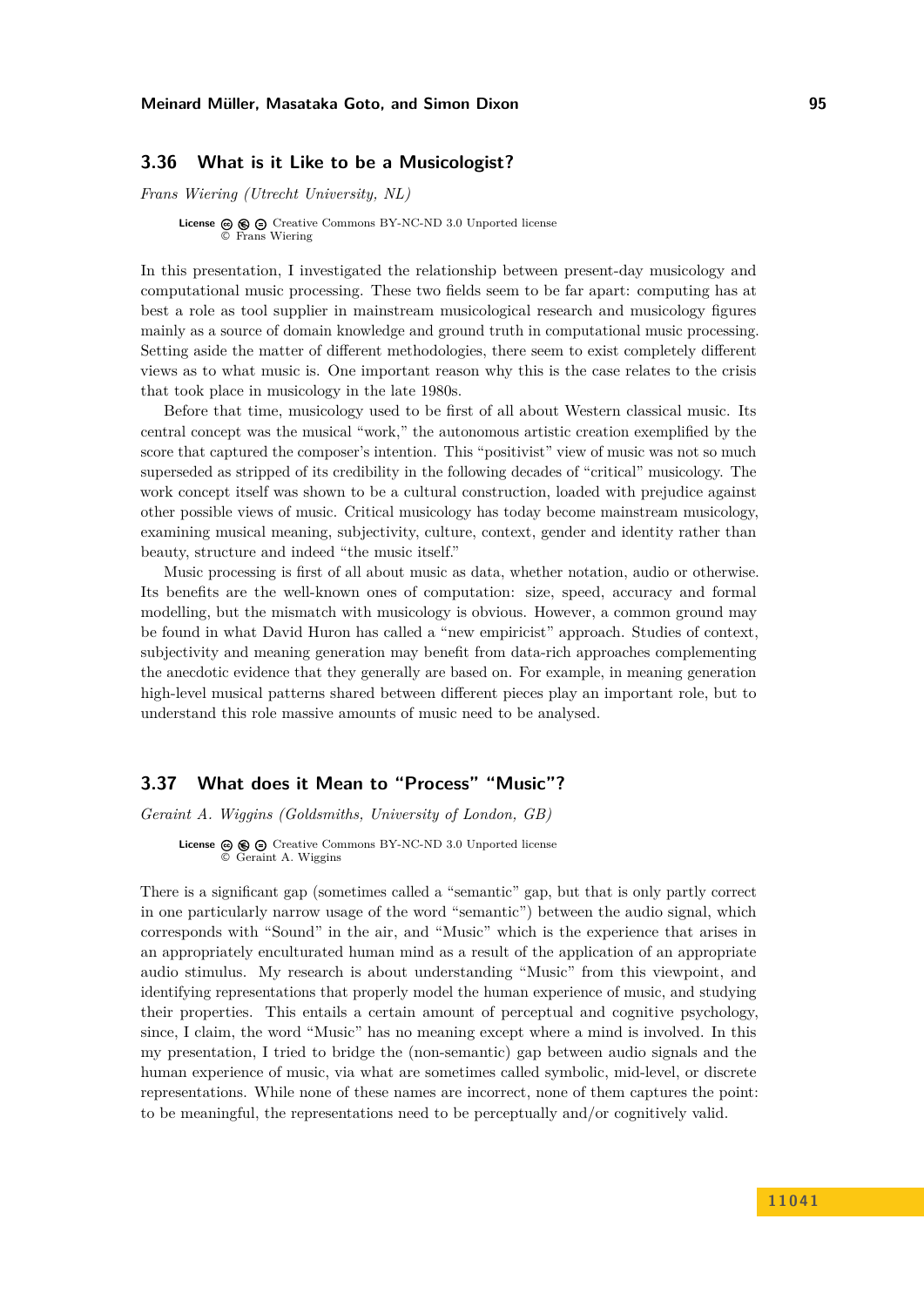# <span id="page-28-0"></span>**3.38 Music Commentator: A System for Generating Comments Synchronized with Music Audio Signals**

*Kazuyoshi Yoshii (AIST – Ibaraki, JP)*

**License ⓒ <b>⑥ ⊝** [Creative Commons BY-NC-ND 3.0 Unported](http://creativecommons.org/licenses/by-nc-nd/3.0/) license © [Kazuyoshi Yoshii](#page-28-0) **Joint work of** Yoshii, Kazuyoshi; Goto, Masataka **Main reference** [Kazuyoshi Yoshii and Masataka Goto: "MusicCommentator: Generating Comments Synchronized](http://dx.doi.org/10.1007/978-3-642-04052-8_8) with Musical Audio Signals by a Joint Probabilistic Model of Acoustic and Textual Features,' [Lecture Notes in Computer Science, Vol. 5709, pp. 85–97, 2009.](http://dx.doi.org/10.1007/978-3-642-04052-8_8) **URL** [http://dx.doi.org/10.1007/978-3-642-04052-8\\_8](http://dx.doi.org/10.1007/978-3-642-04052-8_8)

In online video sharing services, many users often provide free-form text comments for temporal events in music clips, not for entire clips. Although this is one of the most interesting functions of humans, its mechanism has not fully been investigated so far. How can computers emulate the commenting behavior of humans? We have developed a system called "Music Commentator" that suggests possible natural-language comments on appropriate temporal positions in a musical audio clip. To achieve this, we propose a joint probabilistic model of audio signals and text comments. The model is trained by using existing clips and users' comments given to those clips. Given a new clip and some of its comments, the model is used to estimate what temporal positions could be commented on and what comments could be added to those positions. It then concatenates possible words by taking language constraints into account. Our experimental results showed that using existing comments in a new clip resulted in improved accuracy for generating suitable comments to it. To improve the system, we have to take into account high-level semantic musical features related to melody, rhythm, and harmony. In addition, visual features of music video clips should be dealt with.

### <span id="page-28-1"></span>**3.39 A Statistical Approach to the Ground-Truth Problem**

*Kazuyoshi Yoshii (AIST – Ibaraki, JP)*

**License** ⓒ **ⓒ** ⊝ [Creative Commons BY-NC-ND 3.0 Unported](http://creativecommons.org/licenses/by-nc-nd/3.0/) license © [Kazuyoshi Yoshii](#page-28-1)

So far, humans have put a lot of effort to annotate musical pieces. Such annotations are used as ground-truth data and have been greatly contributing to the progress of music information research. Note that some kinds of annotations are forced to follow humans' arbitrary decisions. For example, how finely should we categorize genres, chords, or moods? There is no way to measure the appropriateness of such decisions in a principled manner. To solve this problem, we could use a statistical "data-driven" approach. Bayesian nonparametrics is considered to be especially promising for opening the door to a meta-level research area, i.e., a new generation of computational musicology.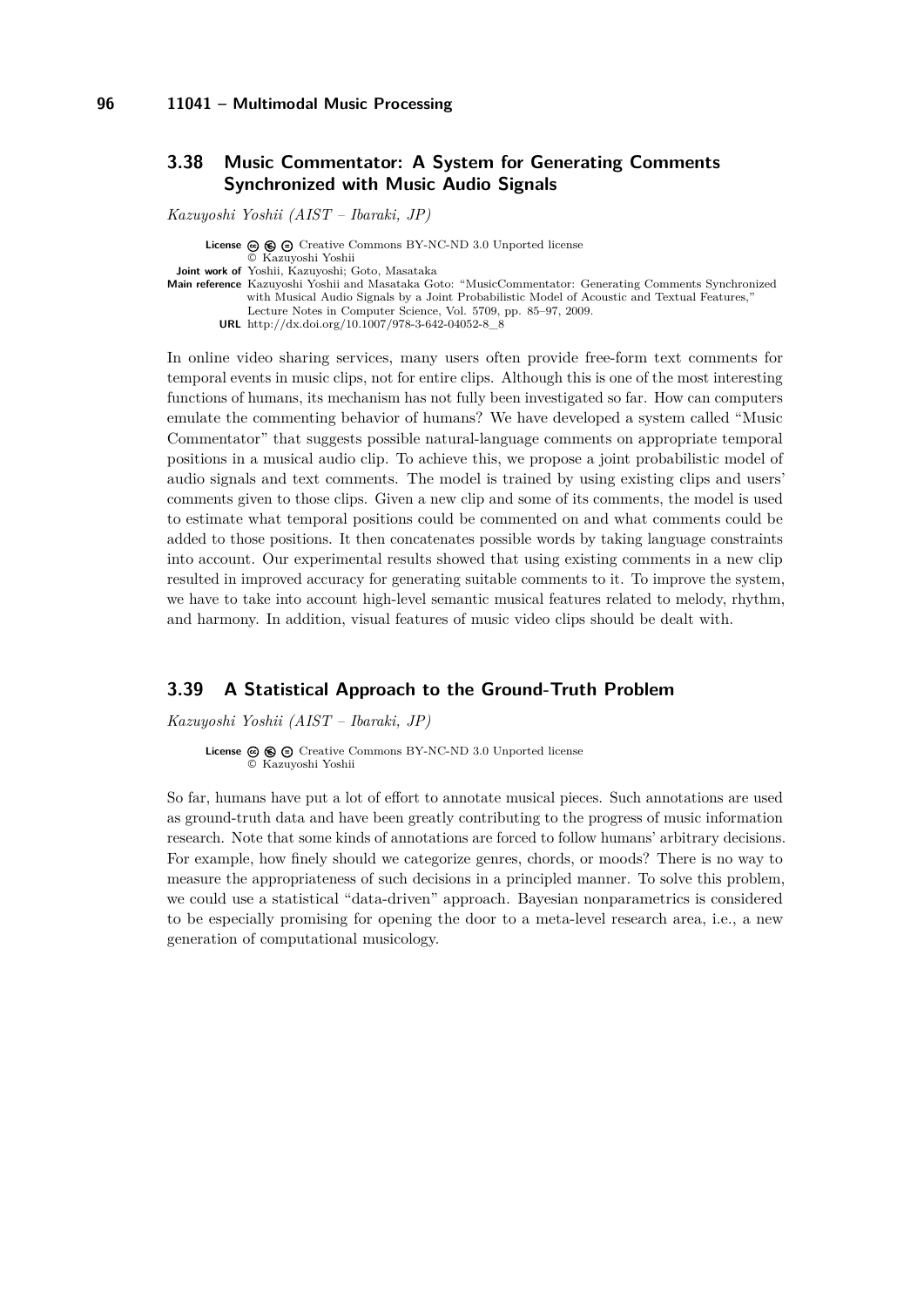# <span id="page-29-0"></span>**4 Working Groups**

# <span id="page-29-1"></span>**4.1 Group Session: Signal Models for and Fusion of Multimodal Information**

*Sebastian Ewert, Masataka Goto, Peter Grosche, Florian Kaiser, Kazuyoshi Yoshii, Frank Kurth, Matthias Mauch, Meinard Müller, Geoffroy Peeters, Gaël Richard, Björn Schuller*

License  $\circledcirc \circledcirc \circ$  [Creative Commons BY-NC-ND 3.0 Unported](http://creativecommons.org/licenses/by-nc-nd/3.0/) license © [Sebastian Ewert, Masataka Goto, Peter Grosche, Florian Kaiser, Kazuyoshi Yoshii, Frank](#page-29-1) [Kurth, Matthias Mauch, Meinard Müller, Geoffroy Peeters, Gaël Richard, Björn Schuller](#page-29-1)

The *"Model"* group discussed the issue of how signal models can be developed that exploit multimodal information. In most music processing methods a piece of music is analyzed by extracting high-level semantics from a single source of information, for example from an audio recording or a symbolic score representation (MIDI, MusicXML). However, there might be additional data sources available such as corresponding videos, chord transcriptions, lyrics annotations, tags and text comments, or other textual meta-data. Given the complexity of most analysis tasks, it is a very promising idea to combine all available sources of information to support music analysis methods or to validate their results. During the group meeting we discussed several aspects related to this idea.

In particular, we exemplarily selected several music analysis approaches that incorporate multiple information sources, and discussed them in detail with the goal to identify general fusion strategies. On the one hand, we categorized strategies into either early or late fusion approaches and discussed their advantages and weaknesses. Here, the terms *early* and *late* refer to the stage in the processing pipeline where the sources of information are finally combined. On the other hand, we discussed aspects related to the modeling of uncertainty involved in the combination process. Here, uncertainty may arise from missing or contradictory information in the given data.

Overall, we identified several general fusion strategies. Firstly, we discussed the *weightingof-streams* approach where streams of information are processed individually and the results are merged using a weighting scheme. Secondly, we identified the *iterative-reinforcement approach* where unreliable or coarse information is refined in an iterative manner. Furthermore, we discussed how uncertainty is treated in classical machine learning methods. Here, we considered *confusion aware approaches*, where information about the reliability of individual classifiers is gathered from training data in a first step and is used later to build better classifiers. As one major issue, we found that a measure of uncertainty involved in the combination process is a prerequisite for choosing a suitable fusion strategy.

### <span id="page-29-2"></span>**4.2 Group Session: User-aware Music Information Retrieval**

*Nicola Orio, Emilia Gómez, Fabien Gouyon, Cynthia Liem, Tomoyasu Nakano, Jeremy Pickens, Andreas Rauber, Markus Schedl, Ye Wang*

License  $\circledcirc$   $\circledcirc$   $\circlearrowright$  [Creative Commons BY-NC-ND 3.0 Unported](http://creativecommons.org/licenses/by-nc-nd/3.0/) license © [Nicola Orio, Emilia Gómez, Fabien Gouyon, Cynthia Liem, Tomoyasu Nakano, Jeremy Pickens,](#page-29-2) [Andreas Rauber, Markus Schedl, Ye Wang](#page-29-2)

The *"User"* group addressed the topic of user-aware music information retrieval. Actually, the perception of music is highly subjective and depends on the personal background and taste. Furthermore, the perception also depends on the specific user context, which is determined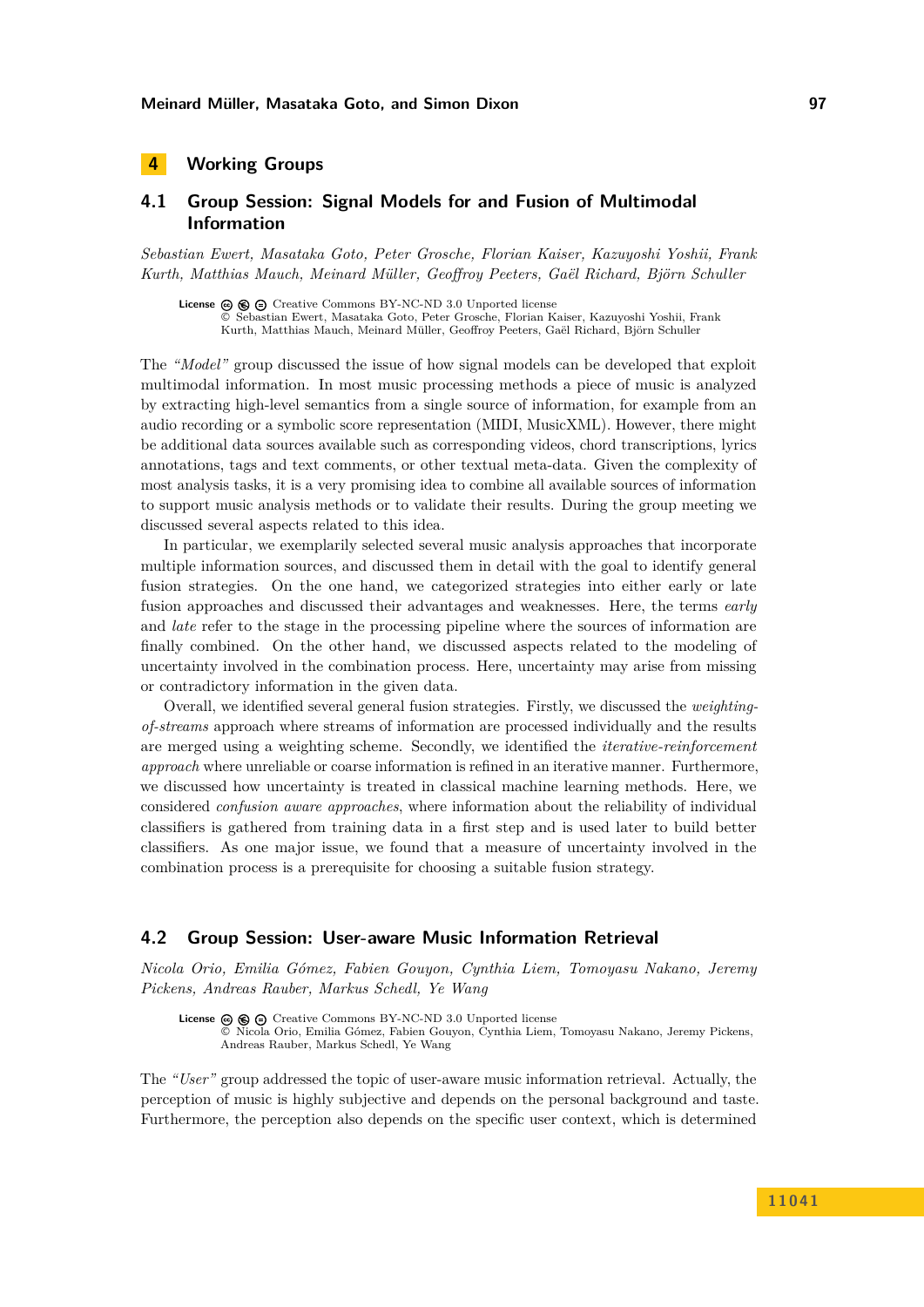by various external factors that influence how a listener perceives music in a certain situation. In this session, we discussed the central question on how contextual information can be integrated into the retrieval process in order to account for long-term user behavior and short-term user interests. In particular, the consideration of personalization aspects in the development of music retrieval systems has been identified as one key issue in future MIR research. Additionally, we also discussed how search engines may yield satisfying results in terms of novelty, popularity, and serendipity of the retrieved items. Here, we conjectured that retrieval results that are only slightly related to the user information needs may actually become interesting for promoting serendipity helping the user to discover new and surprising music.

### <span id="page-30-0"></span>**4.3 Group Session: Symbolic Music Representations and OMR**

*Christopher Raphael, Ichiro Fujinaga, Simon Dixon, Robert Macrae, David Bainbridge, Michael Clausen, Verena Thomas*

**License**  $\odot$   $\odot$   $\odot$  [Creative Commons BY-NC-ND 3.0 Unported](http://creativecommons.org/licenses/by-nc-nd/3.0/) license © [Christopher Raphael, Ichiro Fujinaga, Simon Dixon, Robert Macrae, David Bainbridge, Michael](#page-30-0) [Clausen, Verena Thomas](#page-30-0)

In the session of the *"Symbol"* group, we discussed the question of how to bridge the gap between visual, symbolic, and acoustic representations of music. Our discussion of symbolic music representations largely centered around optical music recognition (OMR) as this is the most obvious possibility for getting large quantities of symbolic music data for classical music. We feel the need for OMR especially now, since the International Music Score Library Project offers a very large open library of classical music scores. Several of the group members, Fujinaga and Bainbrige have considerable experience working in the problem, though current technology is not adequate for many commonly encountered situations. We discussed particular ways to pose the problem that allow for useful results with only a partial mastery of the grand challenge.

Much of our discussion focused on the SyncPlayer work of Clausen and Thomas (and others) which registers orchestral audio with scores and allows for simultaneously viewing and listening. All were very much hoping to see this project succeed and become widely available (beyond the University of Bonn and the Bavarian State Library). There still remains quite a bit of work before this can be achieved, including solving both technical issues and intellectual property concerns. We also discussed other symbolic representations such as guitar tabs, which are widely used by guitarists and others interested in a chord/lyric description of a song. There remain many interested challenges here, including synchronization with audio and video material.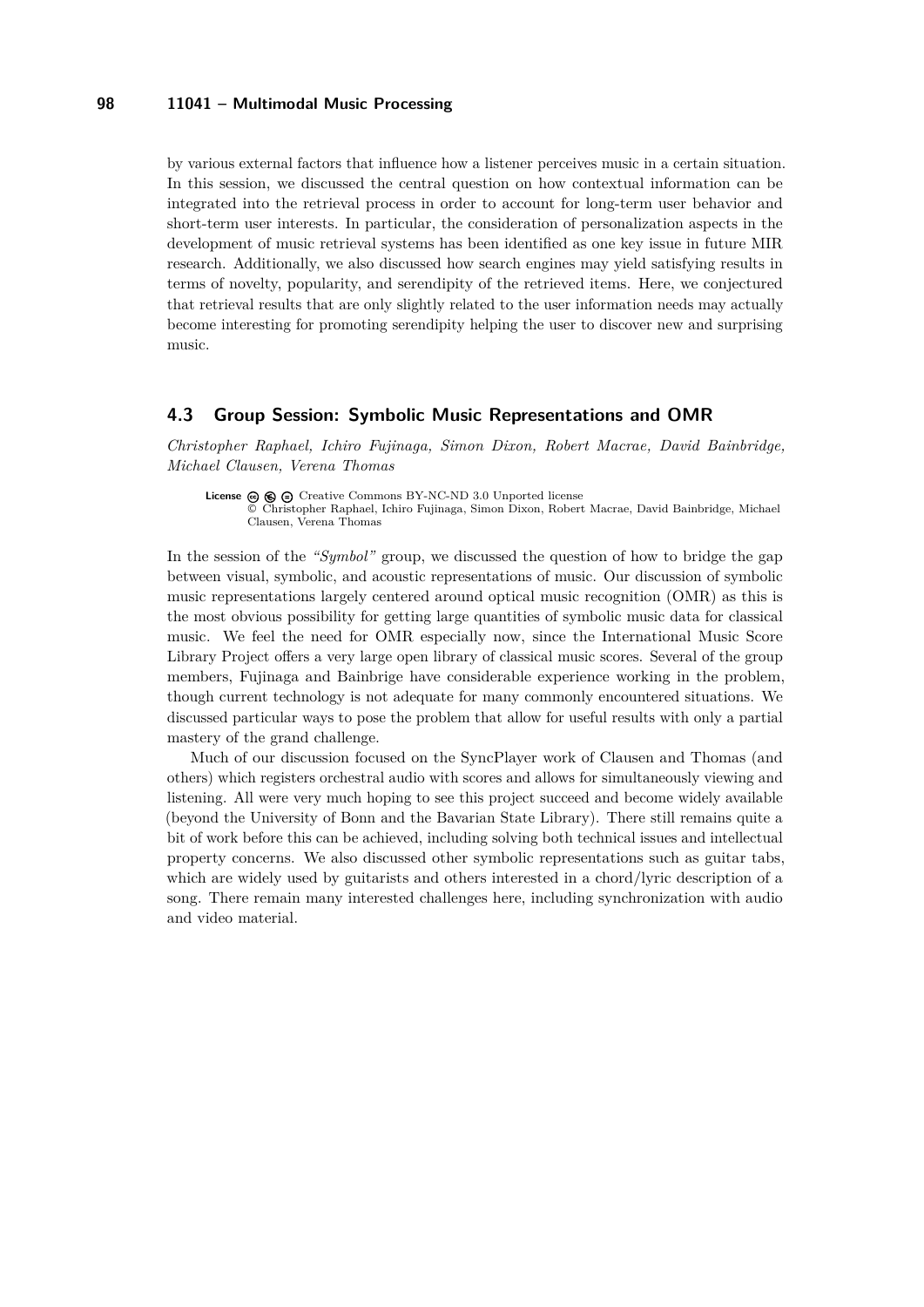### <span id="page-31-0"></span>**4.4 Group Session: Meaning of Music**

*Geraint A. Wiggins, Frans Wiering, Michael Casey, Elaine Chew, Roger B. Dannenberg, Alexandre R.J. François, Matthias Mauch*

License  $\circledcirc \circledcirc \circ$  [Creative Commons BY-NC-ND 3.0 Unported](http://creativecommons.org/licenses/by-nc-nd/3.0/) license © [Geraint A. Wiggins, Frans Wiering, Michael Casey, Elaine Chew, Roger B. Dannenberg,](#page-31-0) [Alexandre R.J. François, Matthias Mauch](#page-31-0)

The *"Meaning"* group addressed the subject of how musical meaning can be derived from musical data and, in particular, from musical sound. Here, we addressed the gap between the audio signal, which corresponds with "Sound" in the air, and "Music" which is the experience that arises in an appropriately enculturated human mind as a result of the application of an appropriate audio stimulus. To better understand this gap, we sketched a path from the given low-level (acoustic) raw data to high-level musical models from a human-based as well as from a machine-based perspective.

### <span id="page-31-1"></span>**5 Panel Discussions**

### <span id="page-31-2"></span>**5.1 Panel Session: Ground Truth**

*Ichiro Fujinaga, Geoffroy Peeters, Kazuyoshi Yoshii, Meinard Müller, Elaine Chew*

**License**  $\circledcirc$   $\circledcirc$   $\circlearrowright$  [Creative Commons BY-NC-ND 3.0 Unported](http://creativecommons.org/licenses/by-nc-nd/3.0/) license © [Ichiro Fujinaga, Geoffroy Peeters, Kazuyoshi Yoshii, Meinard Müller, Elaine Chew](#page-31-2)

In the panel session on *"Ground Truth"* fundamental issues related to the interpretation, usage, and generation of ground truth annotations were discussed. What is ground truth in music? How can one handle inter- and intra-annotator variabilities? How can the quality of ground truth be evaluated? Are there alternatives to manually generate ground truth annotations? These are just some of the questions raised during the panel. There were five presentation interspersed with lively discussions. The presentations were made by Ichiro Fujinaga ("Groundtruthing for SALAMI and Billboard Projects," see Section [3.11\)](#page-11-0), Geoffroy Peeters ("Towards a Definition of the Description of Annotated M.I.R. Corpora," see Section [3.26\)](#page-21-0), Kazuyoshi Yoshii ("A statistical approach to the ground-truth problem," see Section [3.39\)](#page-28-1), Meinard Müller ("A Multi-Perspective Analysis of Chord Labeling Procedures," see Section [3.23\)](#page-19-0), and Elaine Chew ("Ground Truth: Where Aggregates Fail," see Section [3.4\)](#page-8-0).

### <span id="page-31-3"></span>**5.2 Panel Session: Grand Challenges**

*Masataka Goto, Roger B. Dannenberg*

**License**  $\circledast$   $\circledast$   $\circledast$  [Creative Commons BY-NC-ND 3.0 Unported](http://creativecommons.org/licenses/by-nc-nd/3.0/) license © [Masataka Goto, Roger B. Dannenberg](#page-31-3) **Main reference** [Masataka Goto: "Music Informatics," IPSJ Magazine, Vol. 51, No. 6, pp. 661–668, 2010.](http://staff.aist.go.jp/m.goto/PAPER/IPSJ201006goto.pdf) **URL** <http://staff.aist.go.jp/m.goto/PAPER/IPSJ201006goto.pdf>

In the panel session *"Grand Challenges"* we discussed in which way music information research may and should impact our daily lives and our society in the future. Among others, the following challenges were discussed:

How to provide the best music for each person?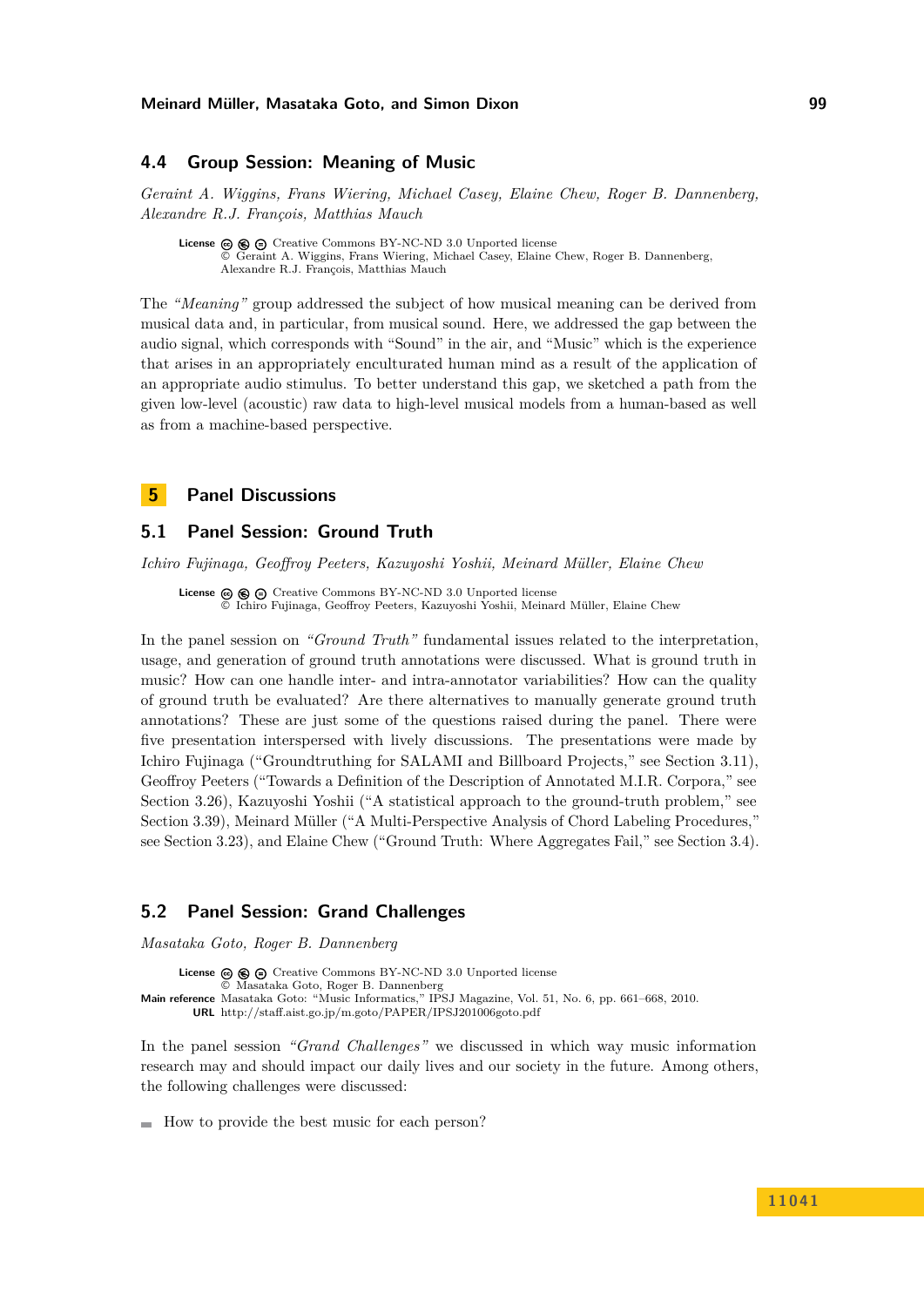- $\blacksquare$  How to predict music trends?
- $\blacksquare$  How to enrich the relation between humans and music?
- $\blacksquare$  How to push new music evolution forward?
- $\blacksquare$  How to contribute to solving environmental and energy problems?
- How to involve computers in live performances?
- $\blacksquare$  How to predict specific effects of music?

There were two presentations by Masataka Goto and Roger Dannenberg ("Multimodality in Human Computer Music Performance," see Section [3.6\)](#page-9-0), which were accompanied by some passionate discussions between and within the audience and the panelists.